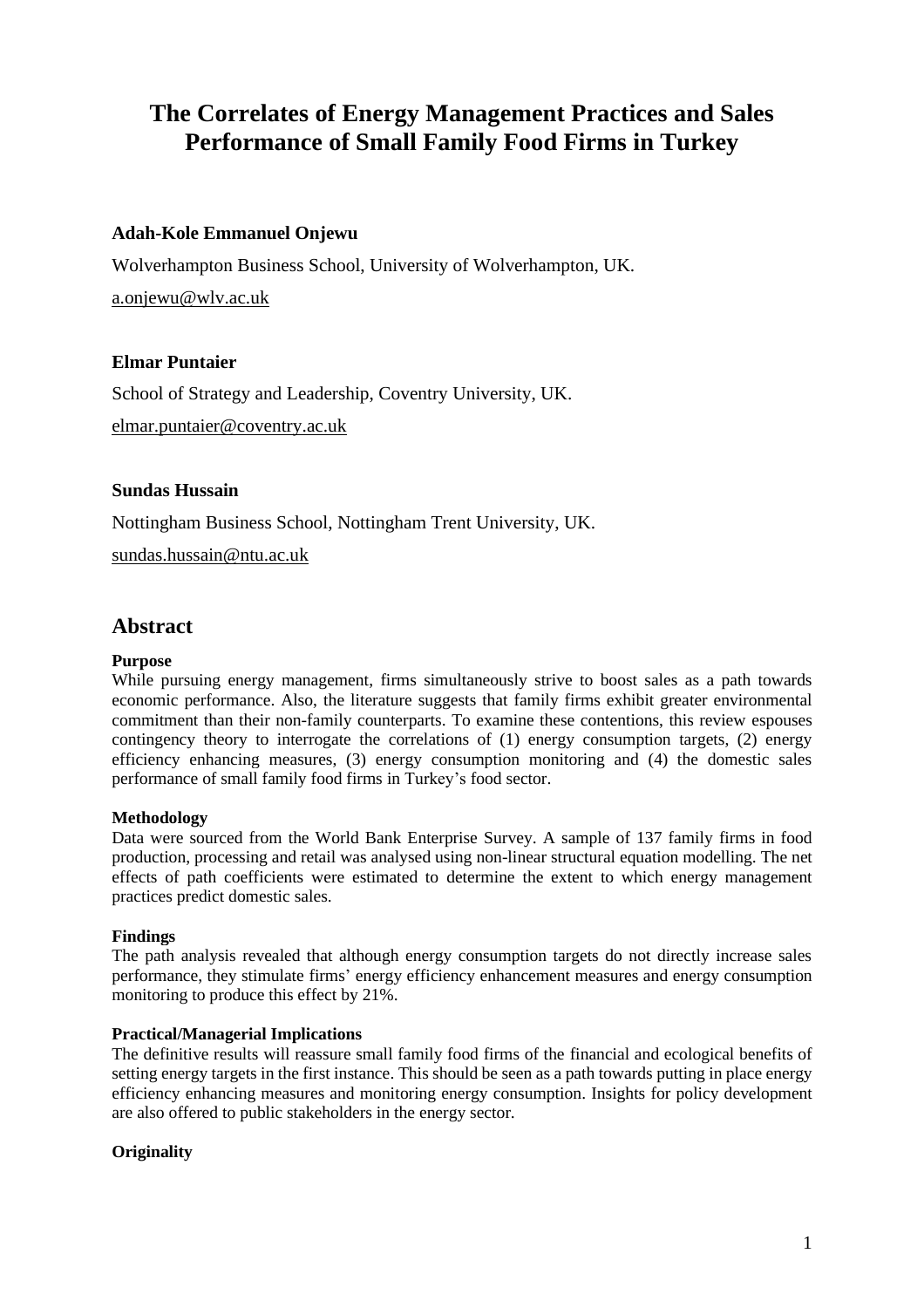This inquiry is one of the first to examine energy management in the food sector at the family firm level through the contingency lens. Theoretically, the results draw attention and shed new light on disparate energy management practices and their discrete yet substantial contribution to sales performance. Practically, the fresh insights offer intelligence for the development of a national energy management policy in Turkey.

**Keywords**: *Energy Consumption Targets; Energy Efficiency Enhancement Measures; Energy Consumption Monitoring; Family Firms; Small Food Business; Sales Performance; Turkey.*

#### **1. Introduction**

Globally, there has been a longstanding international commitment to reduce energy consumption (Trotta, 2020), even prior to the Kyoto protocol of 1997 that extended the United Nations' 1992 climate change agenda (Yao *et al*., 2019). In recent times, momentum from the Paris Agreement of 2015 has further pricked public interest and research into energy management practices (Dong *et al*., 2018; Singh *et al*., 2019). Through its Energy Efficiency Directive, the European Union (or EU hereafter) has mandated member states to set energy consumption targets and instal energy management systems (Fresner *et al*., 2017). This follows evidence that reduced energy consumption results in lower carbon emissions and energy costs, and enhances the image of businesses (Giama and Papadopoulos, 2018). Energy management also has the effect of conserving resources as desired by small firms (Memili *et al*., 2018; Mokhtarzadeh *et al*., 2020; Jafari-Sadeghi *et al*., 2021).

Possibly, Capehart *et al*.'s (2016) depiction of energy management as the efficient and effective use of energy to maximise profits and enhance competitiveness best reflects the interest of the business enterprise. It invokes the longstanding view of rational economic behaviour and deems energy management to be an environmental cum profit-making undertaking that also yields competitive advantage (Dechant and Altman, 1994). As a practice, it encompasses the planning and maintenance of assets to achieve energy-efficient operations (Gordić *et al*., 2010), in small and large firms alike. Yet, in the small firm environment, the International Energy Agency (or IEA heareafter) determined that SMEs consume more than 13% of global energy (IEA, 2015), and Raj and Kirubakaran (2021) write that electrical energy constitutes 30-40% of SMEs' production cost. Moreover, recognising that SMEs account for more than 90% of global firms (Taiwo *et al*., 2016), these undercurrents bring the energy management practices and performance of small firms into empirical focus.

A widely accepted measure of firm performance is the volume of sales arising from operations (Schwepker and Good, 2011); or sales performance. All things being equal, it is believed that the greater the sales performance of the firm, the more competitive it will be (Smyczek *et al*., 2019). Nevertheless, the source of sales has long been debated for its distinctive effect on operations (Ito and Pucik, 1993; Berman *et al*., 2015). Hence, Salomon and Shaver (2005) stress the distinction between domestic and foreign (or export) sales. On one hand, domestic sales are receipts that accrue to firms for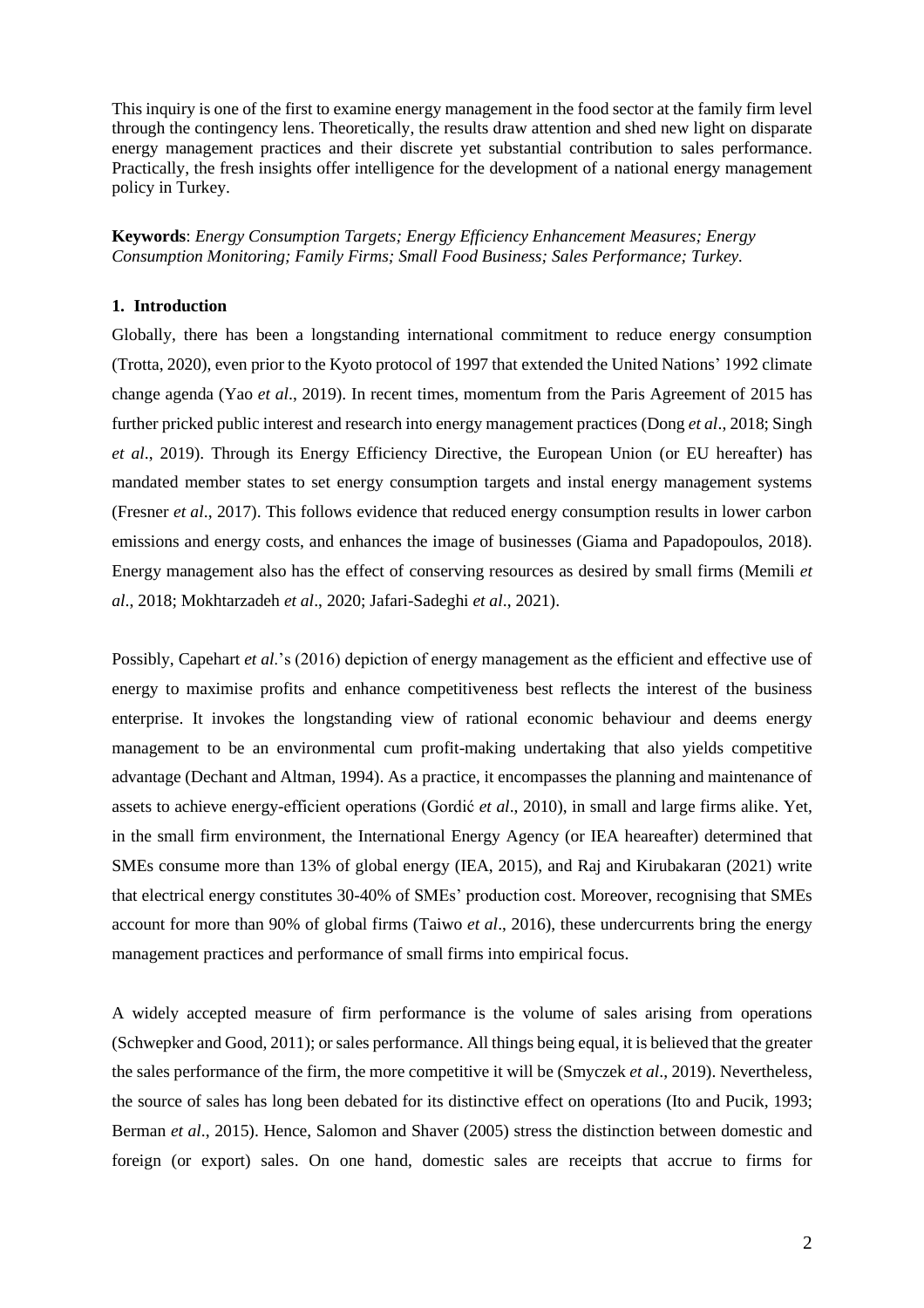products/services rendered to consumers within national borders (Sun and Anwar, 2015; Esteves *et al*., 2021). On the other hand, foreign sales are the percentage of export receipts redeemed by firms as a fraction of total sales (Estrin *et al*., 2008).

In addition to interrogating small as opposed to large firms, this inquiry observes the energy management practices and domestic sales performance of family businesses for three reasons. First, taking account of the ownership profile of small firms in general, family firms comprise 70-90% of businesses in the global economy (Maloni *et al*., 2017). Second, family firms have been known to demonstrate greater environmental commitment and responsible behaviour [like energy management] than non-family firms (Blodgett *et al*., 2011). Third, for the advancement of knowledge, prior studies have yet to assess the energy management of family firms not least in the food sector. This is especially surprising owing to the substantial volume of extant research interrogating energy management practices in the food industry (Muller *et al*., 2007; Paton *et al*., 2013; Corsini *et al.*, 2016). Along these parameters, there are also indications that Turkey has a high density of small firms (Karadağ, 2016), many of which are in the food trade (Ozturk and Akoglu, 2020). Turkey is also an important context to study following suggestions that the country lacks a national management standard for energy consumption even though businesses account for 42% of its energy use (Ates and Durakbasa, 2012). The country's energy policy as articulated in its 'Vision 2023' strategy only addresses concerns around energy supply, prices and competitiveness (Aydın, 2020). A framework for promoting energy management across the country still seems remote.

Taking account of the extant literature, thus far, scholars have yet to address energy management practices at the level of small family food firms. Rather, they have investigated, for example, energy efficiency in the pulp and paper industry (Lawrence *et al*., 2018), energy management in manufacturing firms (Fernando and Hor, 2017) and supply chains (Fernando *et al*., 2018), as well as energy efficiency investment (Cooremans and [Schönenberger,](https://www.sciencedirect.com/science/article/abs/pii/S0959652619314301#!) 2018). In terms of context, much of the energy management evidence has been reported from countries like the UK (Revell and Blackburn, 2007), Portugal (Catarino *et al*., 2015), Serbia (Gordić *et al*., 2010), Ireland (Cosgrove *et al*., 2017) and China (Chiu *et al*., 2012), to mention a few. Studies set in Turkey are relatively few, dated, and have scarcely considered the food sector. For instance, Ates and Durakbasa (2012) assessed energy management practices in the energy intensive iron, steel, cement, paper, ceramics, and textile industries, while Önüt and Soner's (2007) work was focused on manufacturers. In other inquiries, Ulutaş (2005) contemplated the geopolitical and political undercurrents of energy management in Turkey, whereas Hepbasli and Ozalp (2003) reviewed the historical and constitutional influences of energy practices. There are seemingly no occasions where small family firms have been isolated as the unit of analysis in Turkey nor elsewhere. Hence, this study is conceived to offer evidence of energy management from the overlooked population of small family firms in Turkey and the wider food sector.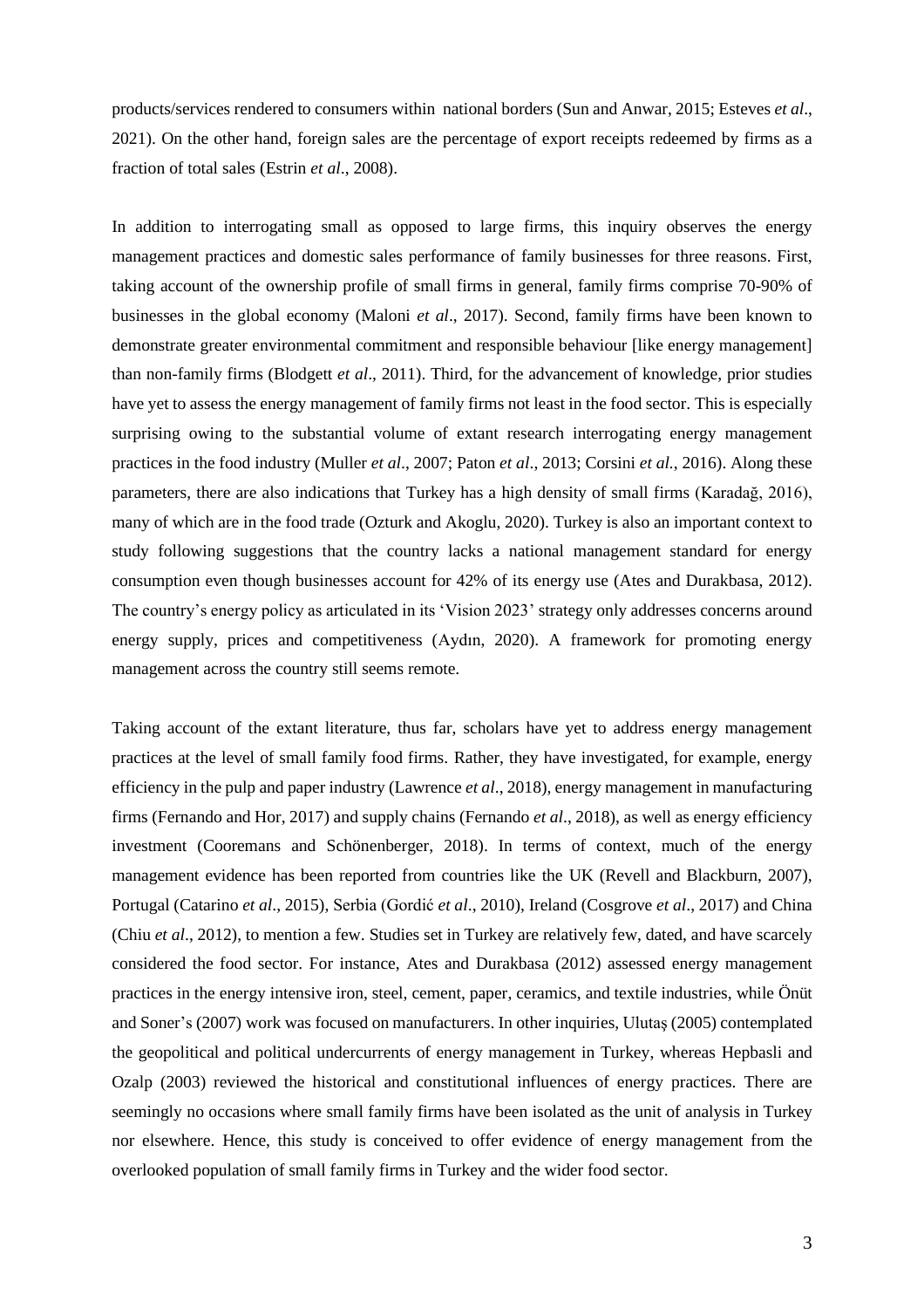Pressing forward, the overarching question of this inquiry is: to what extent do discrete energy management practices increase sales performance? Accordingly, its aim and contributions are fivefold. From the outset, underpinned by the contingency theory, (1) it conceptualises a novel link between the energy management practices and domestic sales performance of small family food firms in Turkey. Next, for empirical specificity, (2) it separates and examines discrete energy management practices in the forms of (a) energy efficiency enhancing measures, (b) energy consumption targets and (c) energy consumption monitoring and their individual associations with domestic sales. Also, (3) it ranks, on the basis of path coefficients, how the alternate energy management practices increase sales performance. Furthermore, (4) it quantifies the extent to which the inherent energy management practices altogether predict the sales performance of firms in the sample. Finally, (5) to the best of the authors' knowledge, this investigation is the first to offer energy management evidence from small family food firms.

The rest of this paper is organised as follows. Section 2 describes the study context, while section 3 conceptualises the links between energy consumption targets, energy efficiency enhancing measures, energy consumption monitoring and domestic sales performance. Subsequently, section 4 explains the measurement variables, items and scales before the study's findings are presented in section 5. In section 6, the findings are compared and synthesised with prior literature by way of a discussion. In section 7, the paper concludes with theoretical contributions, practical implications, and areas for future research.

#### **2. The Context of Turkey**

Economically, Turkey is the twentieth largest market in the world with a population of 84 million in 2020 (The World Bank, 2021a) and a GDP of \$720 billion (The World Bank, 2021b). It is considered a newly industrialised middle-income country (Selçuk and Öztürk, 2021), and operates a diversity of sectors including automotive manufacturing, consumer electronics and home appliances, banking, construction, textiles, agriculture, mining, food and tourism (Aslan and Topcu, 2018; Akcigit *et al*., 2020). Roughly 20% of GDP is provided by the food and beverage industry in Turkey, and it is the largest producer of dried figs, hazelnuts, raisins and dried apricots, as well as a world leading producer of honey, milk and dairy (Öztürk, 2021). In 2019 there was a 13.4% increase in the formation of foodrelated enterprises (Turkstat, 2019), including retail and catering services registered as hotels, restaurants and cafes (Yıldız and Tüysüz, 2019; Bucak and Yiğit, 2021). Some of the popular traditional foods consumed within and outside the country are Turkish Coffee, Dolma, Tarhana, Kebab, Baklava and Halva (Albayrak and Gunes, 2010). The motivation for investigating smaller rather than larger food businesses is driven by the obvious ubiquity of the former, and the peculiar lack of knowledge on family firms. Arguably, smaller firms dominating the Turkish business landscape have a role to play in the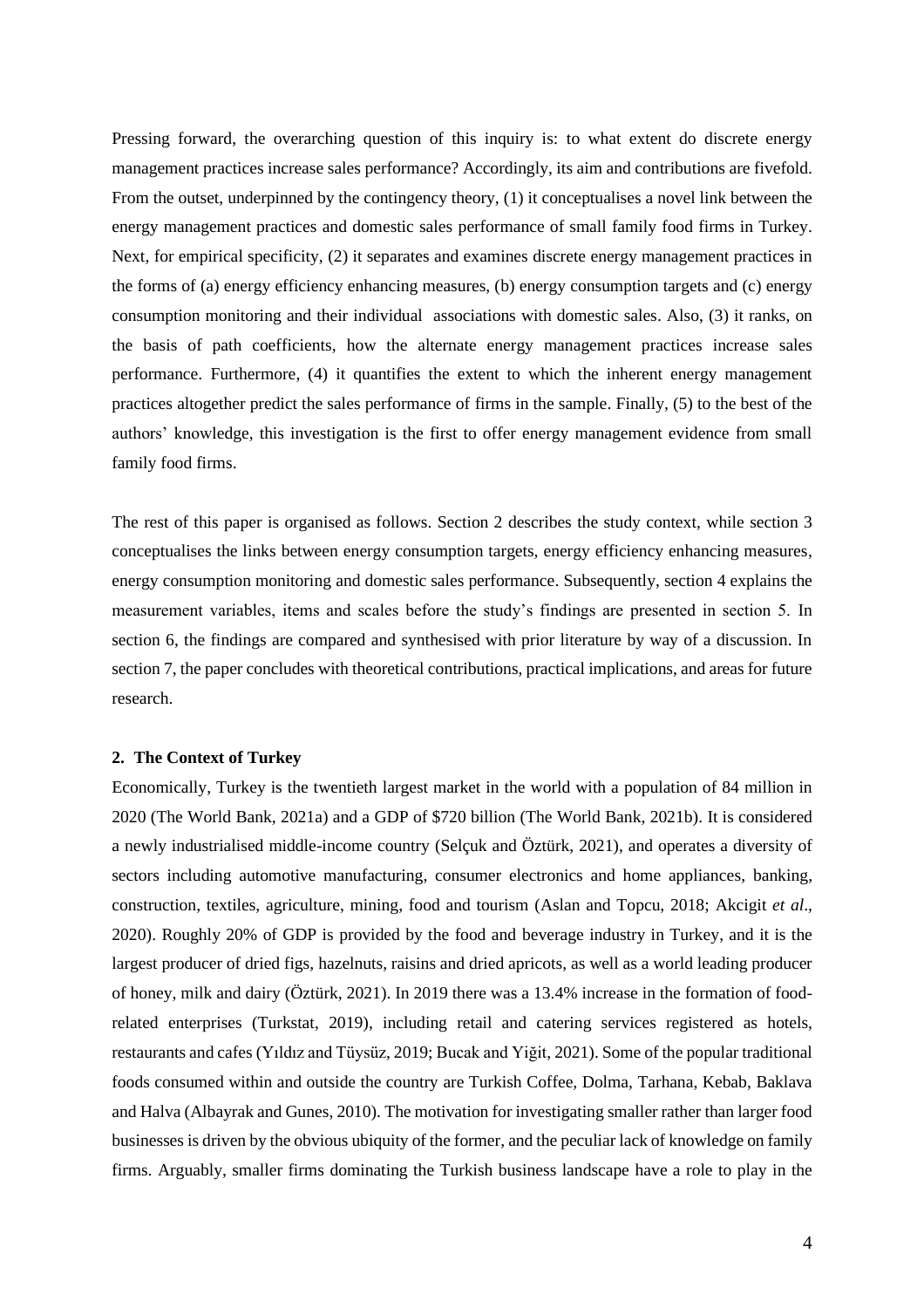national energy management agenda at the same time as needing to sustain their operations. The IEA (2021, p.3) specified that 'to achieve a modern, competitive economy, Turkey needs to pay close attention to the sustainability of its energy sector and its longer-term carbon footprint', and 'establish energy management structures' for industrial enterprises (IEA, 2021, p.58). As a consequence, research into the energy management practices of small family food firms is timely for generating grassroots insights that may support the development of a national energy management framework for Turkey.

# **3. Theoretical Background and Hypotheses Development**

#### *3.1 Contingency Theory*

There is a diversity of energy management practices that may be adopted by firms. Essentially, their perception of costs and benefits may lead them to undertake alternative activities in the mutual pursuit of energy efficiency and operational performance. To clarify this behaviour, it has long been understood that economic agents continuously assess their situation and adapt their practices to increase rent (Sargeant, 1993; Arthur, 1994). This is consistent with the contingency perspective which suggests that 'the most effective technique depends on the set of circumstances at a particular point in time' (Luthans and Stewart, 1977, p. 182). Contingency behaviour also warrants 'identifying and developing functional relationships between environmental, management and performance variables' (Luthans and Stewart, 1977, p. 183). In energy management terms, these contingent variables or practices may include energy auditing, energy saving measures, energy monitoring, management commitment, energy awareness and energy knowledge programmes (Kannan and Boie, 2003; Fernando and Hor, 2017; Mokhtarzadeh *et al*., 2021). To adopt such sustainability practices, small firms require conclusive evidence that they will improve their long-term performance (Cote *et al*., 2008). In this vein, a contingency approach supports the capturing of multidisciplinary engineering, management, finance, housekeeping and architectural processes aimed at optimising firms' energy efficiency (Kannan and Boie, 2003; Lee *et al*., 2011). Prior studies (such as Kannan and Boie, 2003 and Fernando and Hor, 2017) have examined the correlations between energy management practices with energy efficiency and carbon reduction outcomes. Although the utility of measuring these environmental outcomes cannot be disputed, such investigations do not advance knowledge on firms' contingent rent seeking behaviour in the course of implementing energy management. Hence, the ensuing conceptualisation aims to address this gap by associating (1) energy consumption targets, (2) energy efficiency enhancing measures and (3) energy consumption monitoring with the domestic sales performance of small family food firms in Turkey. This premise is now developed by way of literature review in 3.2 through 3.6.

### *3.2 Energy Consumption Targets and Sales Performance*

Energy consumption targets are typically voluntary or negotiated limits set by firms in their energy use (Price *et al*., 2010). These targets are aimed at increasing energy efficiency by driving action and motivating in-house compliance with energy management policy (IEA, 2017). Although consumption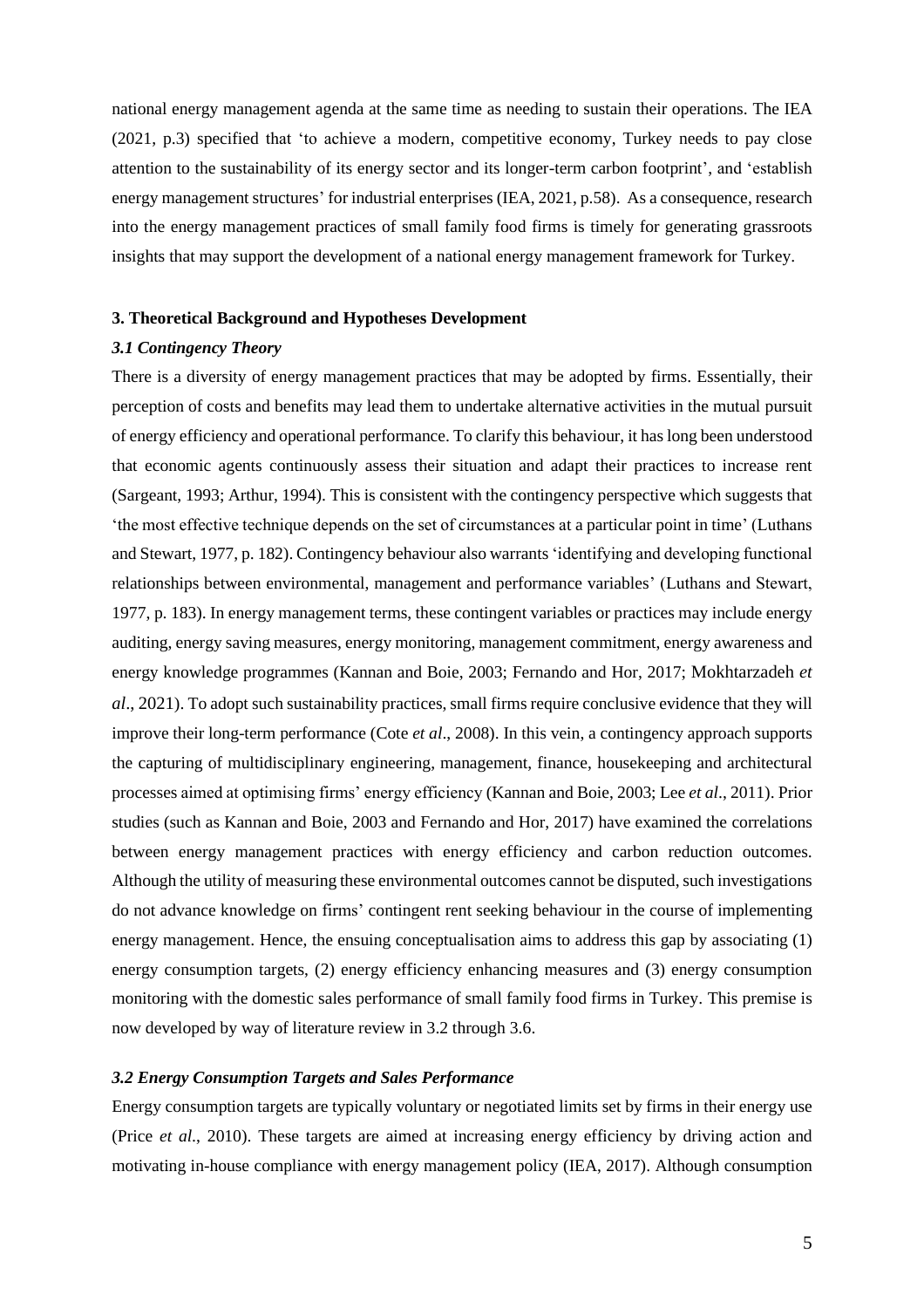targets are mostly set at regional or national levels (Štreimikienė and Balezentis, 2016), it is not unusual for firms to set and work towards energy reduction goals (Price *et al*., 2010). The IEA (2007) outlines that these targets may take one of six forms: (1) energy intensity [a reduction in energy consumption per unit of activity], (2) energy consumption [a reduction in energy consumption relative to a base year], (3) policy progress [an increase in the impact of energy efficiency policies], (4) energy productivity [an increase in activity per unit of energy consumed], (5) energy elasticity [a reduction in the ratio of energy consumption growth to activity growth] and (6) transactional [an increase in the uptake of energy efficient goods/services]. In the food industry, Ma *et al.* (2012) report that energy consumption targets translate into the cumulative megawatt-hours of electrical energy, cubic metres of gas, kilolitres of fuel oil or tons of steam coal conserved over a given period. The basis for the first hypothesis is the contention that small firms are less likely to set energy consumption targets because of a belief that they have a low energy intensity (Lee, 2012), and a perception that the financial benefits of doing so are immaterial [\(Schaltegger and Csutora, 2012\)](https://www.sciencedirect.com/science/article/pii/S0921344917302021#bib0270). To query this thinking, the following notion is tested:

*H1. Energy consumption targets are positively and directly related to sales performance*

#### *3.3 Energy Consumption Targets and Energy Efficiency Enhancement Measures*

The IEA's (2017) suggestion that energy consumption targets drive action and motivate in-house compliance with the energy management policy suggests that targets inspire the mechanisms for complementary energy management practices such as energy efficiency enhancement measures. By definition, energy efficiency enhancement measures refer to the methods by which firms expend less energy for the production of the same amount of goods or services (Heilala *et al*., 2011). In the food sector, opportunities for energy efficiency enhancement include fuel-saving steam systems, heat recovery operations and bioenergy/waste utilisation processes (Chowdhury *et al*., 2018). These initiatives are deemed to be cost effective as they improve firms' competitiveness and minimise their environmental impact (Fernando and Hor, 2017). Yet, there are often technical and financial barriers preventing firms from adopting energy efficiency enhancement measures (Palm and Thollander, 2010). For instance, the energy efficiency management of technological processes requires the creation of a common interface with real time operative information on project flow that may be beyond the reach and deployment of small firms (Teslyuk *et al*., 2018). Hence, in spite of the perceived benefits, small firms face barriers that may discourage their adoption of energy efficiency enhancing measures (Nagesha and Balachandra, 2006). Consistent with this discourse, the second hypothesis seeks to verify whether energy consumption targets are a catalyst for energy efficiency enhancement measures. Thus:

*H2. Energy consumption targets are positively and directly related to energy efficiency enhancement measures*

#### *3.4 Energy Consumption Targets and Energy Consumption Monitoring*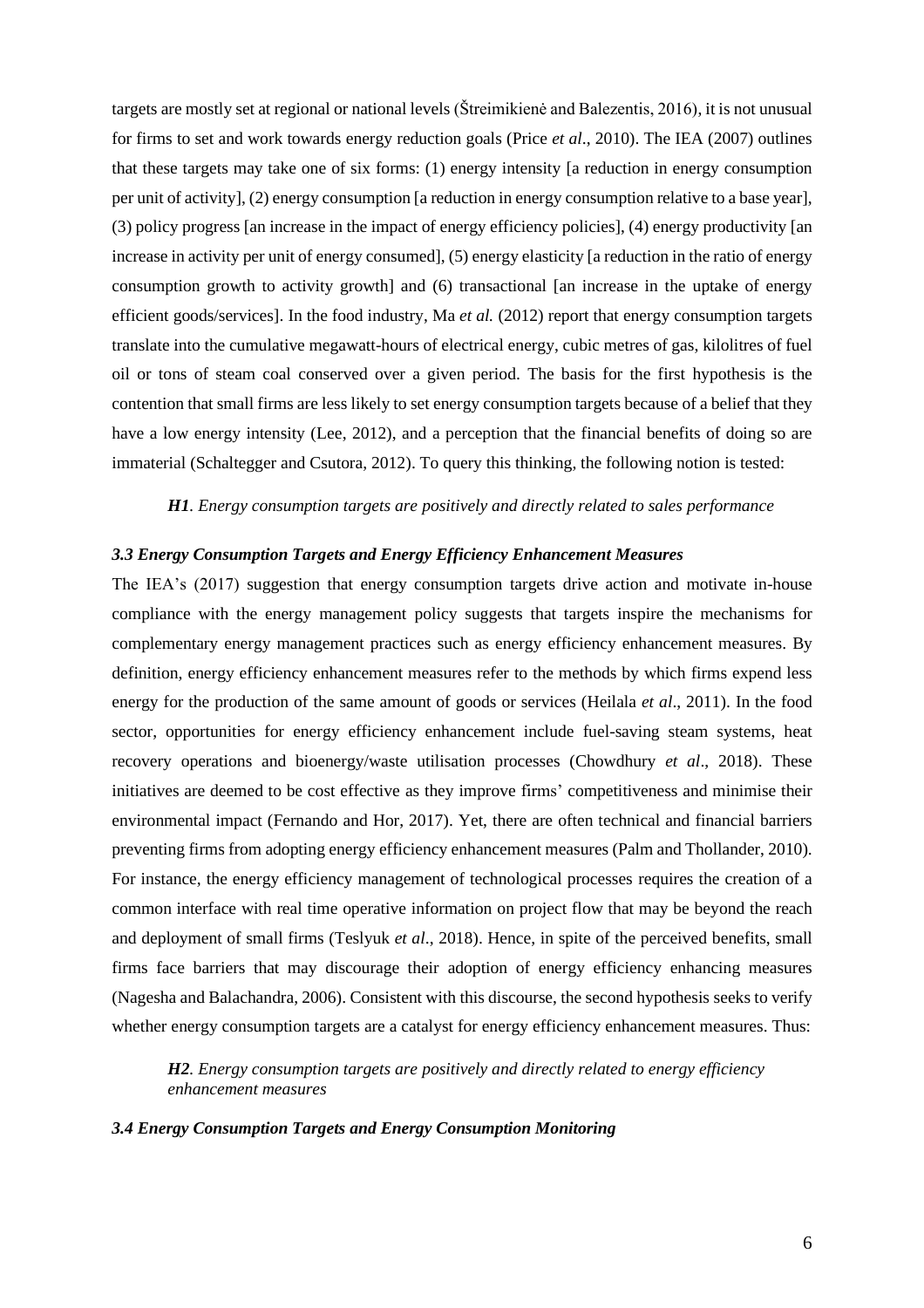Similar to the preceding hypothesis, it is probable that energy consumption targets catalyse a further practice of energy consumption monitoring. According to Foulds *et al*. (2017), energy consumption monitoring are routinised behaviours for improving understanding of energy use patterns and drivers with the aid of multiple data points. In this vein, researchers concur that the intelligence derived from quantifying the current impact of energy consumption improves firms' environmental performance (Vijayaraghavan and Dornfeld, 2010; Lenz *et al*., 2017; Liu *et al*., 2020). Evidence from the Serbian food sector suggests that energy consumption monitoring may also make it possible to track consumption targets using appropriate equipment and software (Jovanović *et al*., 2017). Characteristically, these take the forms of information display terminals and cloud-enabled smart meters that enable the visualisation of energy consumption information (Al-Turjman *et al*., 2019). Al-Turjman *et al*. (2019, p. 141) further explain that 'real time feedback results in a significant behaviour change for energy consumption'. Firms can also access artificial intelligence solutions for energy monitoring that have the capacity to predict consumption based on current and historical environmental conditions (Ageed *et al*., 2021). The third hypothesis checks whether energy consumption targets also instigate the practice of energy consumption monitoring. Hence:

# *H3. Energy consumption targets are positively and directly related to energy consumption monitoring*

#### *3.5 Energy Efficiency Enhancement Measures and Sales Performance*

Recalling that energy efficiency enhancement measures are the methods by which firms expend less energy for the production of the same amount of goods or services (Heilala *et al*., 2011), contingent behaviour implies that firms may instal mechanisms for energy efficiency without necessarily setting energy consumption targets. Once more, this evokes Cote *et al*. (2008) and [Schaltegger and Csutora's](https://www.sciencedirect.com/science/article/pii/S0921344917302021#bib0270) [\(2012\)](https://www.sciencedirect.com/science/article/pii/S0921344917302021#bib0270) view that unless there are obvious material benefits, firms are unlikely to undertake any form of energy management. This is especially true for small firms with negligible energy consumption (Lee, 2012). Other known barriers to energy efficiency enhancement measures have been stated as low energy prices, lack of finance and lack of a national plan for energy efficiency (Fernando and Hor, 2017). Yet, to verify the validity of these claims, there is a shortage of empirical works associating energy efficiency enhancing measures with sales performance or other material outcomes. Such evidence is needed to challenge the presumption that energy efficiency enhancement measures are not worthwhile. Accordingly, to clarify this debate, the fourth hypothesis investigates the presence and direction of correlations between energy efficiency enhancement measures and sales performance.

*H4. Energy efficiency enhancement measures are positively and directly related to sales performance*

# *3.6 Energy Consumption Monitoring and Sales Performance*

Extending the contingency line of thinking, it is also probable that firms may undertake monitoring for energy efficiency without necessarily setting energy consumption targets. To reaffirm, Foulds *et al*.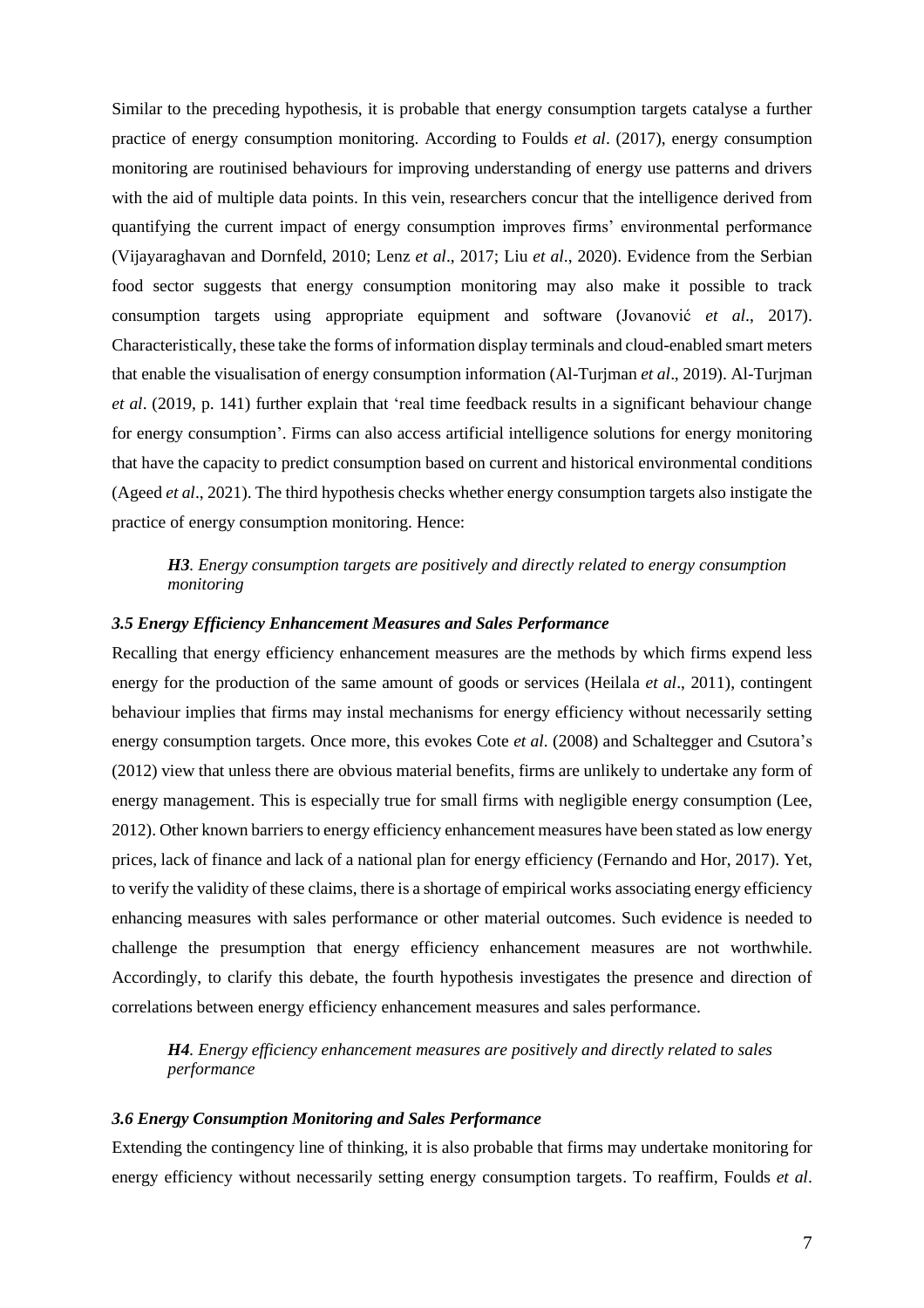(2017) previously described energy consumption monitoring as routinised behaviours for improving understanding of energy use patterns and drivers with the aid of multiple data points. Irizar-Arrieta *et al*. (2020, p. 3) explain that energy monitors capture and display real-time data of energy consumption in 'different metrics, both quantitative (kWh and economic value) and qualitative (glows in colours depending on the quantity of electricity used)'. Like energy efficiency enhancing measures, there is also a hesitance to undertake energy consumption monitoring because of financial constraints (Sundramoorthy *et al*., 2010). Providing evidence from the UK, the authors revealed that 69% of households would only instal energy monitoring equipment if the cost was 'below £50, and none would do so beyond £300' (Sundramoorthy *et al*., 2010, p. 4). Although this evidence is generated from households, they bear the greatest proximity to family firms as owner/managers generally enact their personal dispositions in the running of the small business (Michaelas *et al*., 1998; Sánchez-Báez *et al*., 2018). Similar to the fourth hypothesis, there are no studies associating energy consumption monitoring with sales performance or other material outcomes. Accordingly, the concluding hypothesis interrogates the presence and direction of correlations between energy consumption monitoring and sales performance.

*H5. Energy consumption monitoring is positively and directly related to sales performance* Following this conceptualisation, observing the interplay of energy targets, efficiency measures and consumption monitoring will reveal the degree of contingency behaviour exuded by small family food firms, vis-à-vis their energy management routines and sales performance.

#### **4. Method**

#### *4.1 Data and Measures*

The data for this study were obtained from the 2019 firm-level survey undertaken by The World Bank (2021c) in Turkey. Analysis of such data is consistent with Jha and Bose (2020). From a dataset of 1,663 firms, the data was reduced by three criteria. First, only firms involved in food production, processing and retail were retained. Second, cases with less than 50% single family ownership were excluded in keeping with the cardinal definition of a family business (Ferrari, 2020). Third, firms with more than 250 employees were also removed to advance empirical interest in SMEs. In the end, 137 cases remained and were selected for analysis. For the measures, four variables were modelled namely (1) energy consumption targets (ENCTARG), (2) energy efficiency enhancing measures (ENEEMES), (3) energy consumption monitoring (ENCMONT) and (4) domestic sales performance (DOMSALE). Table 1 further outlines the measures.

| <b>Variable</b> | <b>Item</b>                                                                    | <b>Scale</b> |
|-----------------|--------------------------------------------------------------------------------|--------------|
| ENCTARG         | Over the last three years, did this establishment have targets for energy      | Yes/No       |
|                 | consumption?                                                                   |              |
| <b>ENEEMES</b>  | Over the last three years, did this establishment adopt any measures to Yes/No |              |
|                 | enhance energy efficiency?                                                     |              |

Table 1: Measurement Details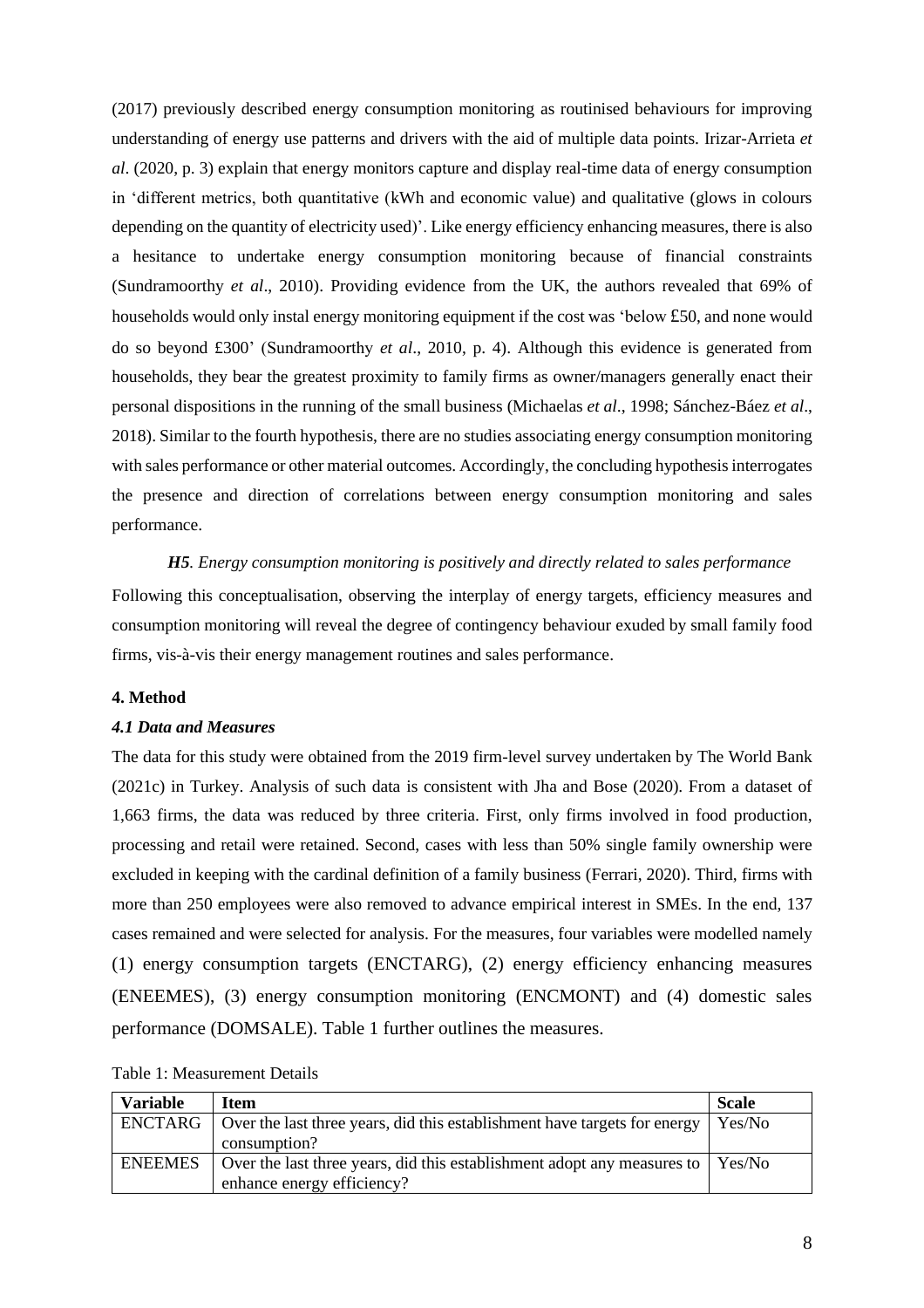| <b>ENCMONT</b> Over the last three years, did this establishment monitor its energy              | Yes/No |
|--------------------------------------------------------------------------------------------------|--------|
| consumption?                                                                                     |        |
| DOMSALE   In the last complete fiscal year, what percentage of this establishment's   Continuous |        |
| sales were national sales?                                                                       |        |

# *4.3 Sample Characteristics*

To reiterate, all 137 firms were small family food businesses with no more than 250 employees. 15% of the sample ranged between 50 to 250 employees; and there was only one firm at the upper threshold of 250. The vast majority, just under two-thirds (63.5%) of the firms had 20 employees or lower. Regarding country representation, over three-quarters of cases were spread across Northeast Anatolia, Central East Anatolia, the Black Sea to the West and East and the largest city, Istanbul. Their main business activities were baked goods/bakery/bread production, diner/restaurant services, flour manufacturing/processing, fruit packaging, butter, cheese, milk and spices production, food retailing and wholesale.

| <b>Firm Size (No. of Employees)</b> |                  |                             |                |
|-------------------------------------|------------------|-----------------------------|----------------|
|                                     |                  | <b>Percent</b><br>Frequency |                |
| $5 - 19$                            |                  | 79                          | 58             |
| 20 - 49                             |                  | 37                          | 27             |
| 50 - 99                             |                  | 17                          | 12.2           |
| $100 - 250$                         |                  | 4                           | 2.8            |
| <b>Total</b>                        |                  | 137                         | 100.0          |
| <b>Region</b>                       |                  |                             |                |
|                                     | <b>Frequency</b> |                             | <b>Percent</b> |
| Northeast Anatolia                  |                  | 33                          | 24.1           |
| Central East Anatolia               |                  | 26                          | 19.0           |
| <b>West Black Sea</b>               |                  | 19                          | 13.9           |
| East Black Sea                      |                  | 19                          | 13.9           |
| Istanbul                            |                  | 12                          | 8.8            |
| Central Anatolia                    |                  | 8                           | 5.8            |
| South East Anatolia                 |                  | 6                           | 4.4            |
| Aegean                              |                  | 5                           | 3.6            |
| Mediterranean                       |                  | 5                           | 3.6            |
| West Anatolia                       |                  | 3                           | 2.2            |
| East Marmara                        |                  |                             | 0.7            |
| <b>Total</b>                        |                  | 137                         | 100.0          |

| Table 2: Description of Firm Size and Region |  |  |
|----------------------------------------------|--|--|
|----------------------------------------------|--|--|

# **5. Analysis**

For hypothesis testing, non-linear partial least squares structural equation modelling [PLS-SEM] was employed using Kock's (2019) WarpPLS software version 7.0. This technique was adopted for two reasons. First, Hair *et al*. (2017, p. 119) asserted that 'in a direct comparison with CB-SEM, the variance explained in the dependent variable is substantially higher in PLS-SEM'. Second, WarpPLS is suitable for testing binary data variables (Sajid *et al*., 2020).

# *5.1 Measurement Model*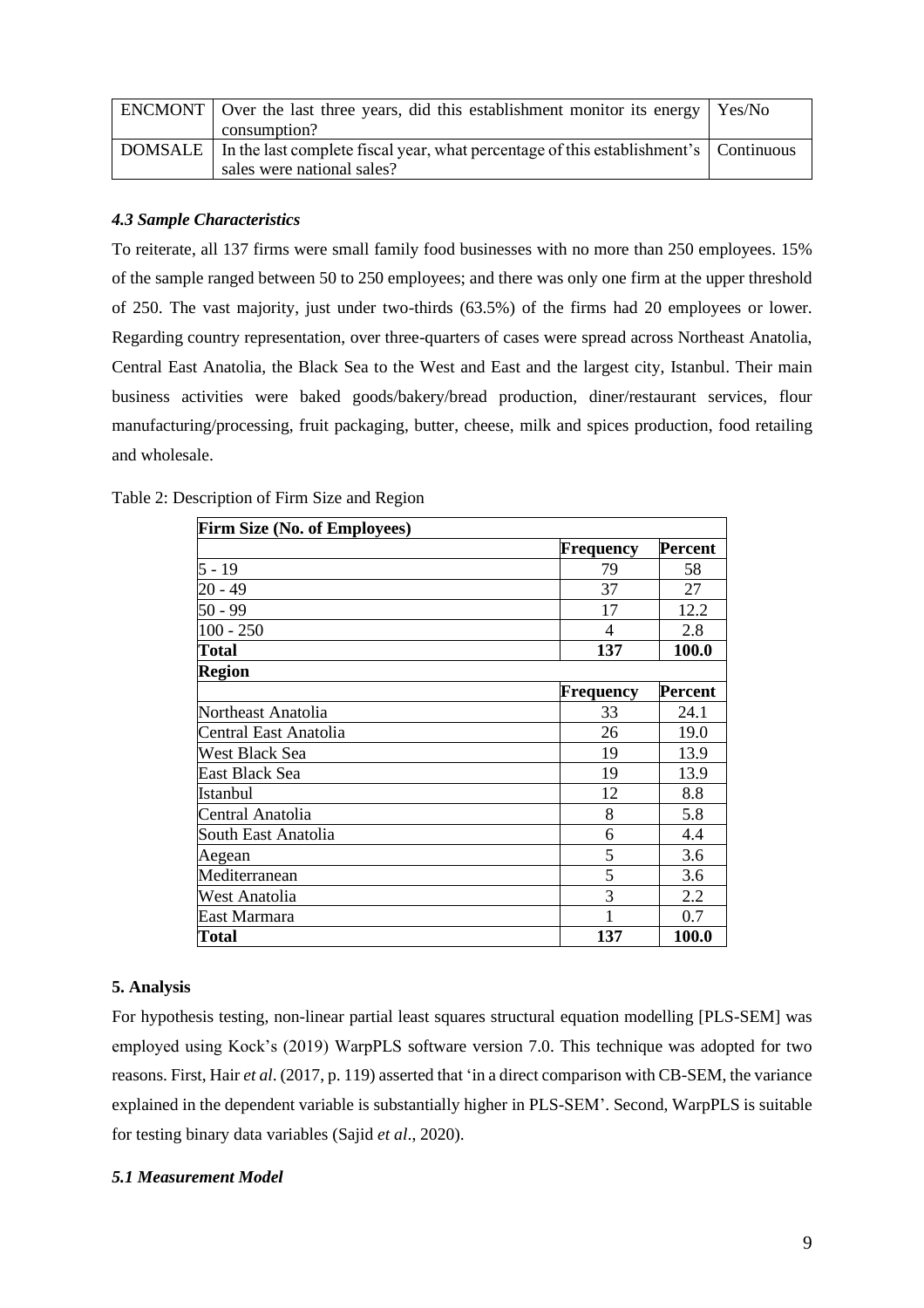Before commencing path analysis, it is necessary to assess the reliability and validity of the variables. However, in the current study, all variables had single item indicators which negated the need to estimate composite reliability, Cronbach's alpha and average variance extracted (Loo, 2002). Yet, to ensure that they [the variables in the structural model] were not interchangeable, collinearity was calculated using variance inflation factor [VIF]. As shown in table 3, all VIF scores were below the 5 threshold suggested by Hair *et al*. (2011).

Table 3: Collinearity Diagnostic

|            |       |       | ENCTARG ENEEMES ENCMONT DOMSALE |       |
|------------|-------|-------|---------------------------------|-------|
| <b>VIF</b> | 1.687 | 1 141 | 1.684                           | 1.068 |

#### *5.2 Structural Model and Hypothesis Testing*

The structural model is tested using the path coefficients (β) and *p*-values of the associations. The results are shown in figure 1.

#### Figure 1: Structural Model



Assessing the inner model, the path analysis shows that the firms' setting of energy consumption targets has an insignificant relationship with domestic sales (*p-value* = 0.11). However, setting energy consumption targets significantly increases energy efficiency enhancing measures ( $\beta$  = 0.29) and energy consumption monitoring (β = 0.66). In turn, these latter factors indirectly but substantially increase domestic sales [β = 0.22 for energy efficiency enhancing measures and β = 0.17 for energy consumption monitoring]. The two control variables of region ( $\beta$  = -0.15) and firm size ( $\beta$  = -0.24) were significant but negatively correlated to domestic sales. In terms of the indirect effects, both energy efficiency enhancing measures and energy consumption monitoring significantly and positively mediate the link between energy consumption targets and domestic sales (*p-value* = 0.01, β = 0.17 [sum of indirect effects]). All paths considered, the model explained 21% variance in the domestic sales performance of the firms in the sample.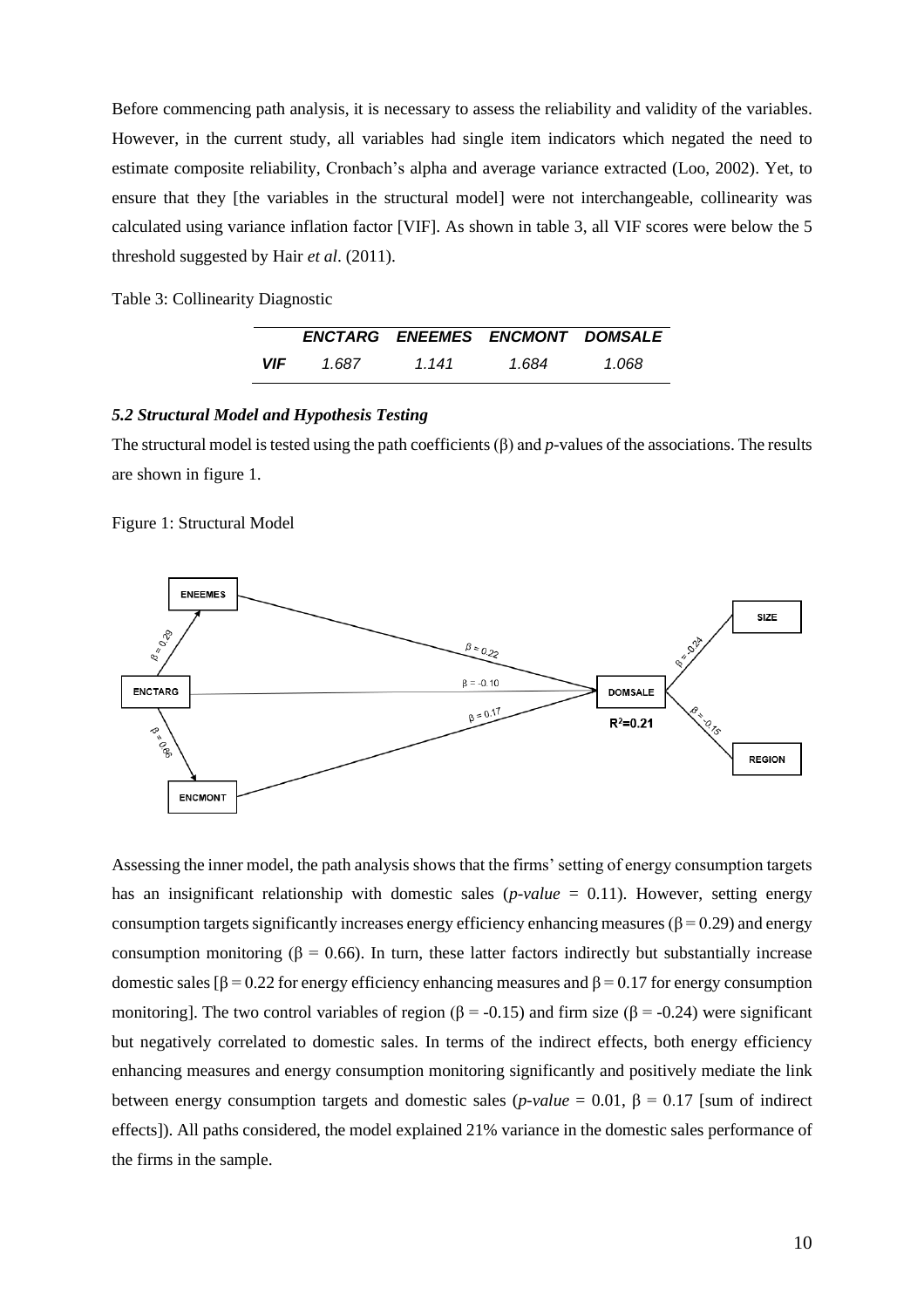Table 4: Hypothesis testing

| <b>Hypothesised Relationship</b>                                      | <b>Path Coefficient</b> | P-Value | <b>Test</b>  |
|-----------------------------------------------------------------------|-------------------------|---------|--------------|
| <b>H1.</b> ENERGY CONSUMPTION TARGETS $\Rightarrow$ SALES PERFORMANCE | $-0.10$                 | 0.11    | <b>Non</b>   |
|                                                                       |                         |         | significant, |
|                                                                       |                         |         | Rejected.    |
| <b>H2.</b> ENERGY CONSUMPTION TARGETS $\Rightarrow$ ENERGY EFFICIENCY | 0.29                    | < 01    | Significant, |
| <b>ENHANCEMENT MEASURES</b>                                           |                         |         | <b>Not</b>   |
|                                                                       |                         |         | Rejected.    |
| <b>H3.</b> ENERGY CONSUMPTION TARGETS $\Rightarrow$ ENERGY            | 0.66                    | < 01    | Significant, |
| <b>CONSUMPTION MONITORING</b>                                         |                         |         | <b>Not</b>   |
|                                                                       |                         |         | Rejected.    |
| <b>H4.</b> ENERGY EFFICIENCY ENHANCEMENT MEASURES $\Rightarrow$ SALES | 0.22                    | < 01    | Significant, |
| <b>PERFORMANCE</b>                                                    |                         |         | <b>Not</b>   |
|                                                                       |                         |         | Rejected.    |
| <b>H5.</b> ENERGY CONSUMPTION MONITORING $\Rightarrow$ SALES          | 0.17                    | 0.02    | Significant, |
| <b>PERFORMANCE</b>                                                    |                         |         | <b>Not</b>   |
|                                                                       |                         |         | Rejected.    |

#### **6. Discussion**

To reiterate, the results have shown that although energy consumption targets are not effective for increasing domestic sales performance, they have a stimulating effect on energy efficiency enhancement measures and energy consumption monitoring, which indirectly improve domestic sales performance. On the whole, the findings confirm Mezias *et al*.'s (2020, p. 4) belief that family businesses 'pursue sustainability not because it is good for the world but because it is profitable'. Reverting to the contingency theory by which firms adapt their practices to increase rent (Sargeant, 1993; Arthur, 1994), the results are now discussed by describing (1) the indirect effect of energy consumption targets in 6.1, and (2) the effect of energy efficiency enhancement measures and energy consumption monitoring in 6.2.

# *6.1 The Indirect Effect of Energy Consumption Targets*

The path analysis showed that energy consumption targets only have an indirect association with domestic sales performance. This is an important finding that corroborates the IEA's (2017) view that energy consumption targets are effective for driving action and motivating in-house compliance with energy management policy. Particularly, the analysis also showed that energy consumption targets are directly and positively correlated with energy efficiency enhancing measures and energy consumption monitoring. Therefore, it can be said that energy consumption targets are not an end but a pathway to adopting other energy management practices. Conceivably, this is also recognised by the EU as it set itself a target of achieving 27% improvement in energy efficiency across the bloc by 2030 (Bye *et al*., 2018). A contiguous target also includes generating 32% of renewable energy by 2030 (Monti and Romera, 2020). The wider implication of such targets is explained by Reuter *et al*.'s (2019) suggestion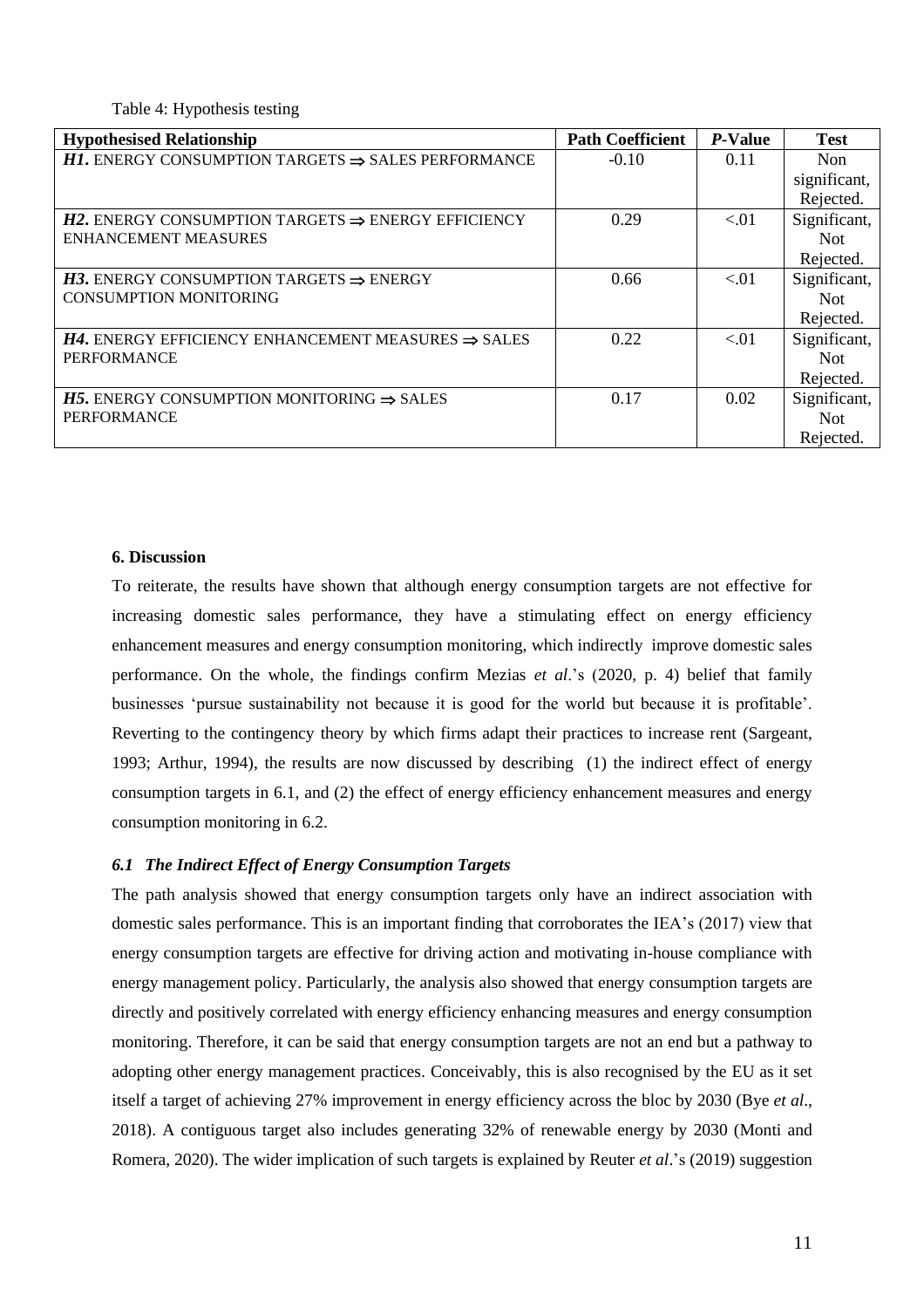that energy targets are not self-fulfilling or mutually exclusive as they also impact on energy consumption behaviour. Furthermore, the indirect influence of energy consumption targets on sales performance through the contingent energy management practices supports Śmiech and Papież's (2014, p. 118) determination that 'energy policy targets influence linkages between energy consumption and economic growth'. Ultimately, energy consumption targets set at national and regional levels need to be cascaded to industrial sectors and households for realisation through national energy efficiency action plans [in the case of the EU] (Monti and Romera, 2020; Trotta, 2020) or similar programmes. For the food sector, agriculture, logistics, catering and manufacturing activities have intensified and exponentially increased global energy consumption in terms of Mtoe<sup>1</sup> (Ma *et al.*, 2012; Dorcheh *et al.*, 2021). Yet, when food firms are incentivised to set energy targets explicitly addressing the megawatthours of electrical energy, cubic metres of gas, kilolitres of fuel oil or tons of steam coal conserved, they are more likely to directly pursue energy efficiency and monitoring, and indirectly improve their domestic sales performance.

# *6.2 The Effect of Energy Efficiency Enhancement Measures and Energy Consumption Monitoring*

As also shown in the path analysis, there are significant and positive effects of energy efficiency enhancing measures and energy consumption monitoring on sales performance, as stimulated by energy consumption targets. Beginning with the distinct impact of energy efficiency enhancement measures on domestic sales performance, this finding suggests that small family food firms in the sample have overcome barriers such as the lack of finance and the lack of a national energy efficiency plan (Fernando and Hor, 2017). The evidence also proves that material benefits accrue from installing energy enhancement measures for small family food firms in the context, as per the condition described by Cote *et al*., (2008) and [Schaltegger and Csutora \(2012\)](https://www.sciencedirect.com/science/article/pii/S0921344917302021#bib0270). Categorically, it can be said that deploying energy efficiency enhancement measures is financially worthwhile for small family food firms in Turkey, not discounting the likely environmental contribution also arising from this factor. Furthermore, reflecting on the impact of energy consumption monitoring, firms' likelihood to undertake this energy management practice was conceptualised by householders' hesitance (Sundramoorthy *et al*., 2010), as they are very often the owner/managers of small family food businesses. Consistent with Al-Turjman *et al*. (2019), it can be deduced that the data derived from energy consumption monitoring incites a behavioural change in the operations of small family food firms that manifests in higher domestic sales performance. Indeed, Irizar-Arrieta *et al*. (2020) describe one such behavioural change as they found that the automated monitoring of energy consumption through dashboards helps users avoid the forgetfulness of leaving devices switched on. Heiskanen *et al*. (2020) maintain that behavioural changes occur at the organisational, geographic and practical levels, and these modes of intervention overlap to achieve energy management.

<sup>&</sup>lt;sup>1</sup> Million tonnes of oil equivalent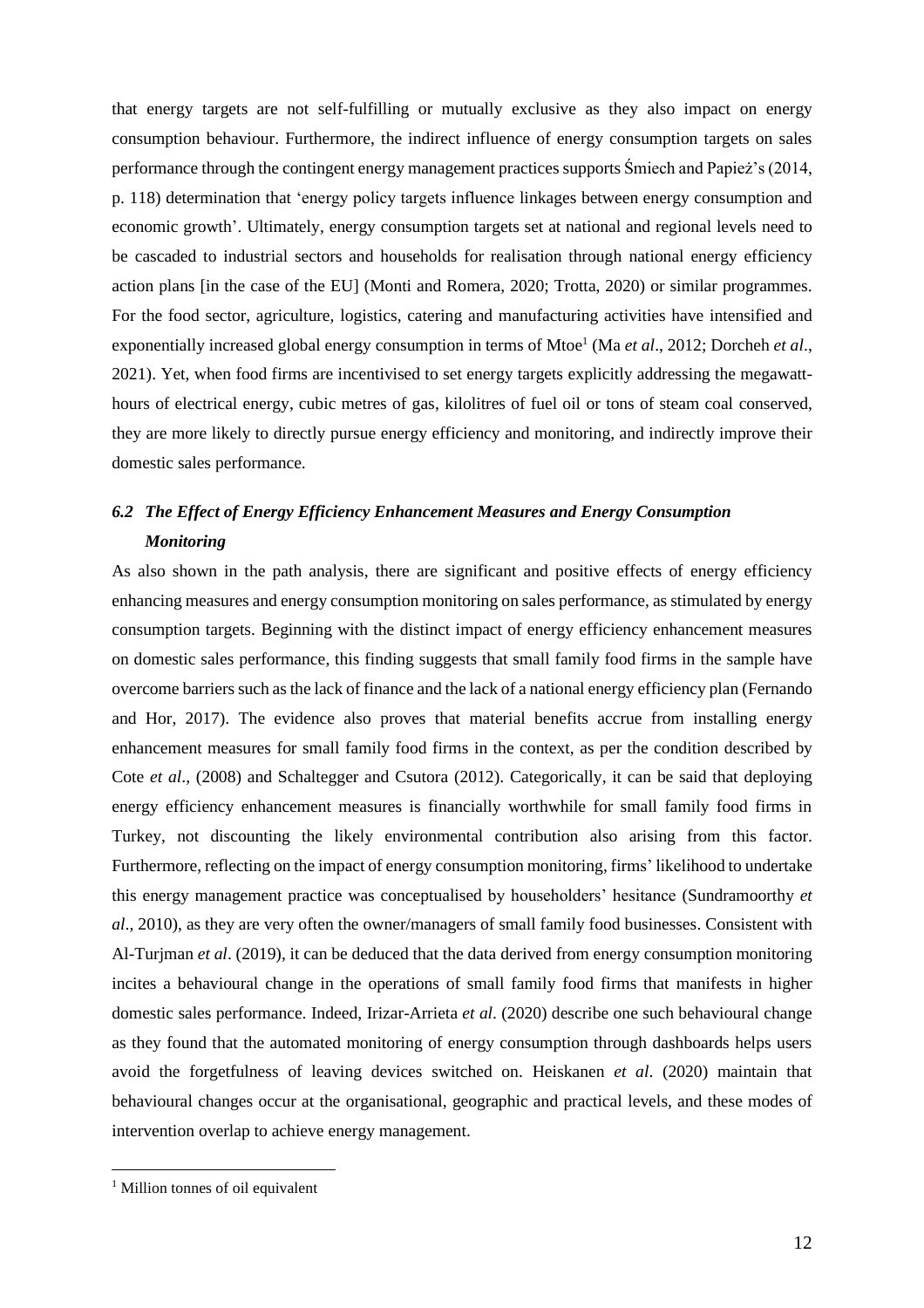To conclude, the next section presents the highlights and contributions of the study.

# **7. Conclusion**

This study sought to determine the extent to which discrete energy management practices increase the sales performance of small family food firms based on contingency theory. The analysis suggests that when firms set energy consumption targets, they are likely to implement energy efficiency enhancing measures and undertake energy consumption monitoring to a degree that increases their domestic sales performance. Notwithstanding the lack of direct association between energy consumption targets and domestic sales performance [*p-value* = 0.11], on the whole, the path model predicted 21% of the latter. By comparison, energy efficiency enhancing measures increase domestic sales performance  $[\beta = 0.22]$ a little more than energy consumption monitoring  $\beta = 0.17$ . The interplay of the factors show that energy consumption targets, energy efficiency enhancing measures and energy consumption monitoring are valid contingent practices that support rent-seeking behaviour. The paper concludes by considering the theoretical and practical implications arising, the study's limitations and opportunities for future research.

#### *7.1 Theoretical and Practical Implications*

On the theoretical level, the novel and mostly significant associations in the path model signal new avenues for scholars to investigate the net effects of energy management practices on a range of outcomes beyond domestic sales performance. For instance, first, there is a suggestion that the environmental perception of foreign consumers has a bearing on exporting firms' operations (Haddoud *et al*., 2021). Therefore, new knowledge can be advanced by examining the correlations between the inherent energy management practices and small family food firms' export performance. Second, the energy management practices can also be examined in parallel with firms' strategic commitment to environmental issues. Such orientation has been found to lower operational costs and increase performance (Peng and Lin, 2008; Marcus and Fremeth, 2009). Third, this inquiry also provokes interest into how energy management practices interrelate with the product and process innovation activities of small family food firms. In this regard, both De Massis *et al*. (2013) and Nieto *et al*. (2015) indicate that, compared to non-family firms, family firms take a different approach in their pursuit of product and process innovation. Finally, the contingency lensleaves room to capture further antecedents in small family food firms' technical, managerial, ownership, operational/architectural configuration and stakeholders' influence (Boudlaie *et al*., 2020) that may also interact with or predict the propensity for energy management.

For practitioners, the inherent findings demonstrate that there are firm-specific material benefits arising from adopting energy management practices. And, although small firms such as family food businesses may have low energy intensities, they can improve their sales performance by setting energy targets,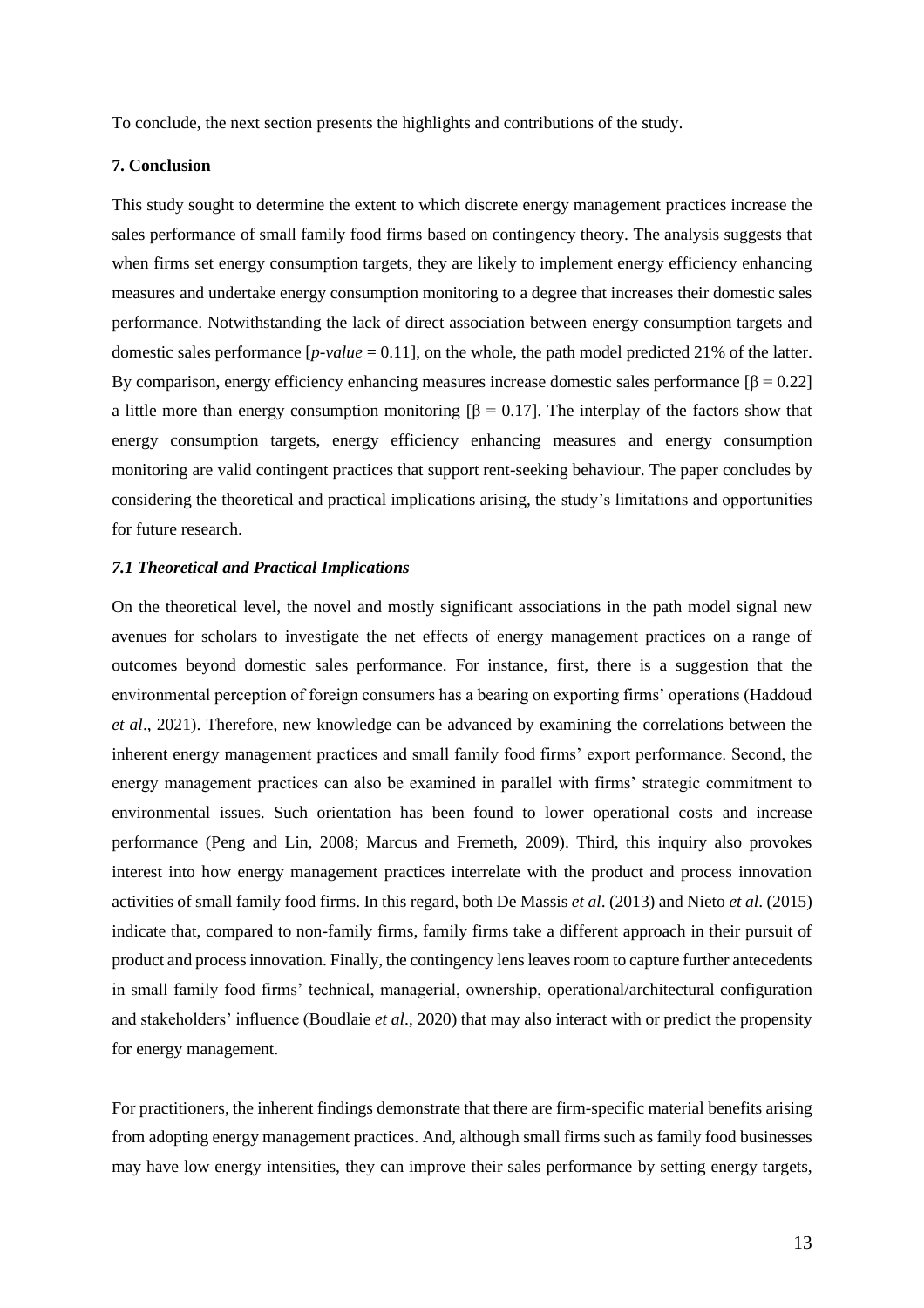installing energy efficiency enhancing measures and embarking on energy consumption monitoring. As corporate citizens, this also bodes well for their environmental performance especially in light of the cumulative effect of small family firms across the country adopting sustained energy management. More so, it is now clear that the operational and financial commitment of energy management is offset by the rewards of improved sales performance in the near term. Public stakeholders in Turkey such as the Ministry of Energy and Natural Resources, the General Directorate of Energy Affairs and affiliate institutions can reflect on these findings to develop a coherent national energy management policy for small firms. They can take a leaf from Taiwan's book where energy users are required to conduct an energy audit, set energy consumption targets and report their annual energy savings via an online energy declaration system (Hong *et al*., 2010). Such initiatives are especially relevant to Turkey and its ambitions to join the EU which requires member states to set up a national energy efficiency action plan (Monti and Romera, 2020; Trotta, 2020).

#### *7.2 Limitations*

This study is a single sector and single country investigation. Accordingly, the results may not reflect what obtains for small family firms in other sectors in Turkey, or for small family food firms in countries even with a similar socioeconomic profile. It is also noted that the World Bank data investigated is cross-sectional. As a result, the relationships in the path model are mostly associations which means causality should be interpreted with caution. In addition, the variables in the path are mostly binary and this could potentially weaken the observed relationships. The PLS-SEM approach taken also has the limitation of restricting the testing of theory (Hair *et al*., 2011), hence the application of the contingency perspective is only reflective.

#### *7.3 Future Research*

To address the aforesaid limitations, first, scholars may replicate the path model in the non-food sector and among small non-family food firms in Turkey, as well as in neighbouring states and other middleincome countries. Second, future studies can remedy the issue of cross-sectionality by taking a longitudinal approach that will equally address endogeneity concerns. Third, to strengthen the measurement of observed relationships, future research can include Likert-based measures to capture the intensity of the energy management practices more holistically. Fourth, studies taking a qualitative approach [such as multi-criteria decision making (Mokhtarzadeh *et al*., 2020) or Delphi technique (Rezaei *et al*., 2021)] are invited to validate the current findings in Turkey by probing contingent questions such as: What are the energy consumption targets set by small family food firms? What are the energy efficiency enhancing measures put in place by small family food firms? What kinds of energy consumption monitoring equipment, software and data are used by small family food firms? Are small family food firms aware of the increase in domestic sales arising from their energy management practices? What behavioural changes ensue from small food firms' energy consumption monitoring?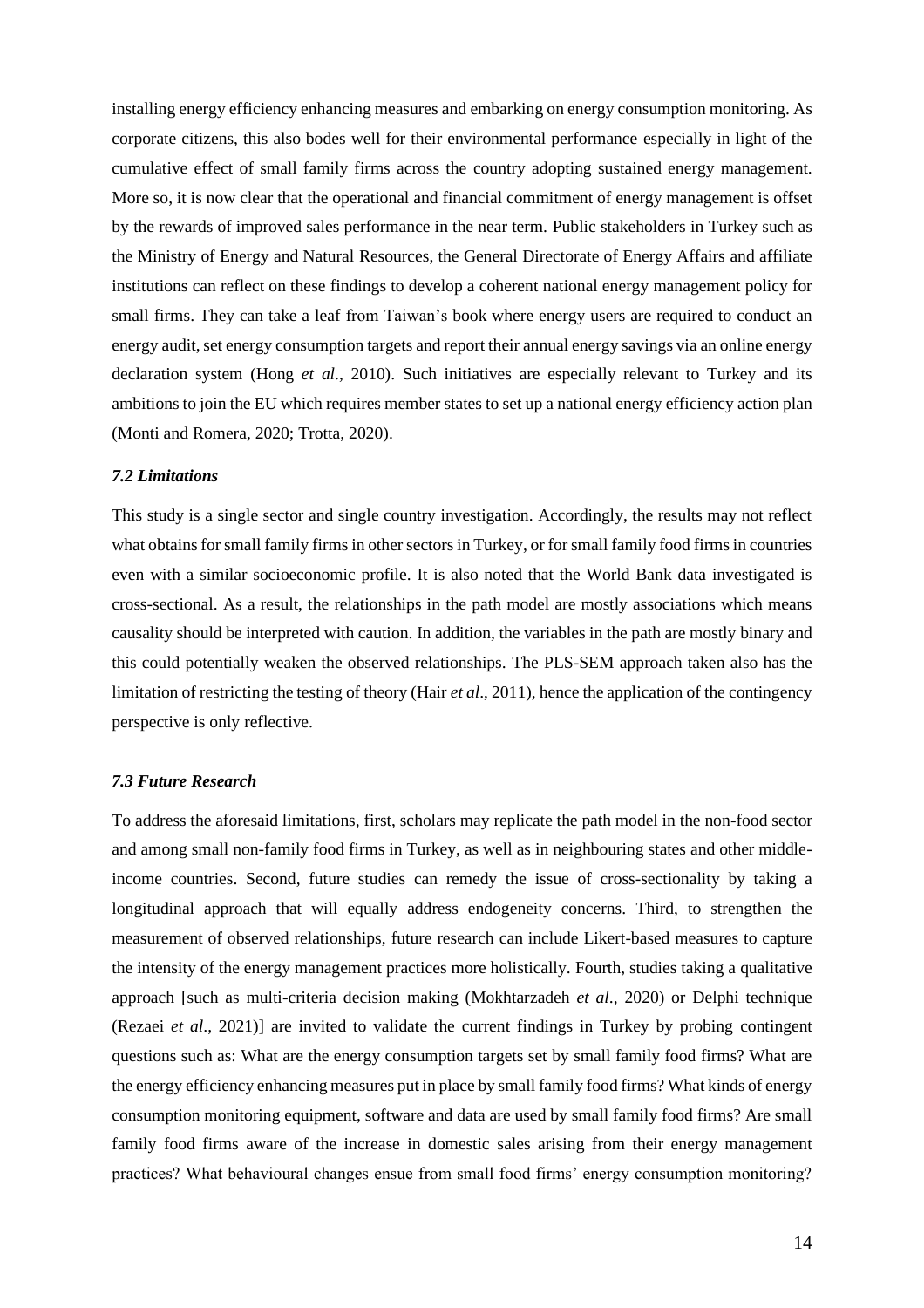Corroborated by this study, research into these areas will help small family food firms in the specific context to sell more Turkish delight.

#### **Acknowledgement**

We thank the World Bank Group for making the data available. All the analysis, interpretations and conclusions drawn are entirely and solely those of the authors.

#### **References**

- Ageed, Z., Zeebaree, S., Sadeeq, M., Abdulrazzaq, M., Salim, B., Salih, A., Yasin, H. and Ahmed, A. (2021), 'A state of art survey for intelligent energy monitoring systems', *Asian Journal of Research in Computer Science*, Vol. 8, No. 1, pp.46-61.
- Akcigit, U., Akgunduz, Y., Cilasun, S., Ozcan-Tok, E. and Yilmaz, F. (2020), 'Facts on business dynamism in Turkey', *European Economic Review*, Vol. 128 No. C, pp. 1-30.
- Albayrak, M. and Gunes, E. (2010), 'Traditional foods: Interaction between local and global foods in Turkey, *African Journal of Business Management*, Vol. 4 No. 4, pp.555-561.
- Al-Turjman, F., Altrjman, C., Din, S. and Paul, A. (2019), 'Energy monitoring in IoT-based ad hoc networks: An overview, *Computers & Electrical Engineering*, Vol. 76, pp.133-142, doi.org/10.1016/j.compeleceng.2019.03.013.
- Arthur, W. (1994), 'Bounded rationality and inductive behavior', *American Economic Review*, Vol. 84 No. 2, pp. 406–411.
- Aslan, A. and Topcu, E. (2018), 'The relationship between export and growth: Panel data evidence from Turkish sectors', *Economies*, Vol. 6 No. 2, pp. 1-15.
- Ates, S. and Durakbasa, N. (2012), 'Evaluation of corporate energy management practices of energy intensive industries in Turkey', *Energy*, Vol. 45 No. 1, pp.81-91.
- Aydın, C. (2020), 'Nuclear energy debate in Turkey: Stakeholders, policy alternatives, and governance issues', *Energy Policy*, 136(C), doi.org/10.1016/j.enpol.2019.111041.
- Berman, N., Berthou, A. and Héricourt, J. (2015), 'Export dynamics and sales at home', *Journal of International Economics*, Vol. 96 No. 2, pp. 298-310.
- Blodgett, M., Dumas, C. and Zanzi, A. (2011), 'Emerging trends in global ethics: A comparative study of US and international family business values'. *Journal of Business Ethics*, Vol. 99 No. 1, pp.29-38.
- Boudlaie, H., Mahdiraji, H., Shamsi, S., Jafari-Sadeghi, V. and Garcia-Perez, A. (2020), 'Designing a human resource scorecard: An empirical stakeholder-based study with a company culture perspective', *Journal of Entrepreneurship, Management and Innovation*, 16(4), 113-147.
- Bucak, T. and Yiğit, S. (2021), 'The future of the chef occupation and the food and beverage sector after the COVID-19 outbreak: Opinions of Turkish chefs', *International Journal of Hospitality Management*, 92, p.102682. [doi.org/10.1016/j.ijhm.2020.102682.](https://doi.org/10.1016/j.ijhm.2020.102682)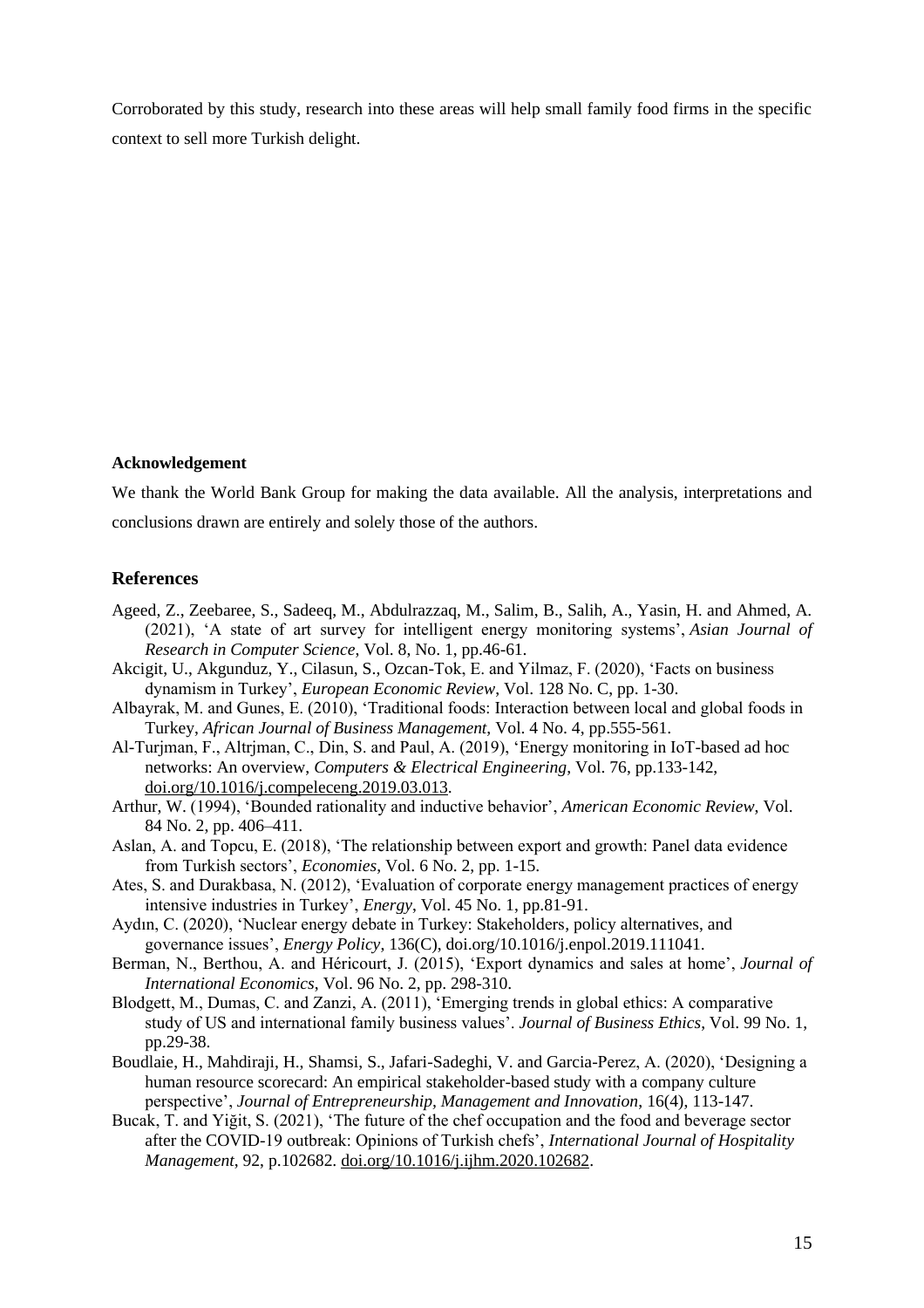- Bye, B., Fæhn, T. and Rosnes, O. (2018), 'Residential energy efficiency policies: Costs, emissions and rebound effects', *Energy*, Vol. 143 No. C, pp.191-201.
- Capehart, B., Turner, W. and Kennedy, W. (2020), *Guide to Energy Management*, Gistrup, River Publishers.
- Catarino, J., Henriques, J. and Egreja, F. (2015), 'Portuguese SME toward energy efficiency improvement', *Energy Efficiency*, Vol. 8 No. 5, pp. 995-1013.
- Chiu, T., Lo, S. and Tsai, Y. (2012), 'Establishing an integration-energy-practice model for improving energy performance indicators in ISO 50001 energy management systems', *Energies*, Vol. 5 No. 12, pp. 5324-5339.
- Chowdhury, J., Hu, Y., Haltas, I., Balta-Ozkan, N., Matthew, G. and Varga, L. (2018), 'Reducing industrial energy demand in the UK: A review of energy efficiency technologies and energy saving potential in selected sectors', *Renewable and Sustainable Energy Reviews*, Vol. 94 , pp. 1153 – 1178, doi.org/10.1016/j.rser.2018.06.040.
- Cooremans, C. and Schönenberger, A. (2019), 'Energy management: A key driver of energyefficiency investment?', *Journal of Cleaner Production*, Vol. 230, pp. 264-275. [doi.org/10.1016/j.jclepro.2019.04.333.](https://doi.org/10.1016/j.jclepro.2019.04.333)
- Corsini, A., Bonacina, F., Feudo, S., Lucchetta, F. and Marchegiani, A. (2016), 'Multivariate KPI for Energy Management of Cooling Systems in Food Industry, *Energy Procedia*, Vol. 100 No.101, pp.297-304.
- Cosgrove, J., Doyle, F., Littlewood, J. and Wilgeroth, P. (2017), 'A methodology for electricity monitoring and targeting (M&T) in an Irish precision engineering SME', *International Journal of Sustainable Engineering*, Vol. 10 No. 4-5, pp. 233-240.
- Cote, R., Lopez, J., Marche, S., Perron, G. and Wright, R., (2008), 'Influences, practices and opportunities for environmental supply chain management in Nova Scotia SMEs', *Journal of Cleaner Production*, Vol. 16 No. 15, pp.1561-1570.
- De Massis, A., Frattini, F. and Lichtenthaler, U. (2013), 'Research on technological innovation in family firms: present debates and future directions', *Family Business Review*, Vol. 26 No. 1, pp. 10-31.
- Dechant, K. and Altman, B. (1994), 'Environmental leadership: from compliance to competitive advantage', *Academy of Management Perspectives*, Vol. 8 No. 3, pp.7-20.
- [Dorcheh, F.,](https://www.emerald.com/insight/search?q=Farshid%20Riahi%20Dorcheh) [Hajiagha, S.,](https://www.emerald.com/insight/search?q=Seyed%20Hossein%20Razavi%20Hajiagha) [Rahbari, M.,](https://www.emerald.com/insight/search?q=Misagh%20Rahbari) [Jafari-Sadeghi, V.](https://www.emerald.com/insight/search?q=Vahid%20Jafari-Sadeghi) and [Mahdiraji, H.](https://www.emerald.com/insight/search?q=Hannan%20Amoozad%20Mahdiraji) (2021), 'Identification, analysis and improvement of red meat supply chain strategies considering the impact of COVID-19 pandemic: a hybrid SWOT-QSPM approach in an emerging economy', *[British Food Journal](https://www.emerald.com/insight/publication/issn/0007-070X)*, Vol. ahead-of-print No. ahead-of-print. <https://doi.org/10.1108/BFJ-09-2020-0865>
- Esteves, P., Portela, M. and Rua, A. (2021), 'Does Domestic Demand Matter for Firms' Exports?', *Open Economies Review*. doi.org/10.1007/s11079-021-09623-9.
- Estrin, S., Meyer, K., Wright, M. and Foliano, F. (2008), 'Export propensity and intensity of subsidiaries in emerging economies', *International Business Review*, Vol. 17 No. 5, pp. 574-586.
- Fernando, Y. and Hor, W. (2017), 'Impacts of energy management practices on energy efficiency and carbon emissions reduction: A survey of malaysian manufacturing firms, *Resources, Conservation & Recycling*, Vol. 126, pp.62-73. [dx.doi.org/10.1016/j.resconrec.2017.07.023.](http://dx.doi.org/10.1016/j.resconrec.2017.07.023)
- Fernando, Y., Bee, P., Jabbour, C. and Thomé, A. (2018), 'Understanding the effects of energy management practices on renewable energy supply chains: Implications for energy policy in emerging economies', *Energy Policy*, Vol. 118, pp.418-428. [doi.org/10.1016/j.enpol.2018.03.043.](https://doi.org/10.1016/j.enpol.2018.03.043)
- Ferrari, F. (2020), 'Exploring the side effects of socio-emotional wealth. A multilevel analysis approach to the dysfunctional dynamics in family business succession, *International Journal of Entrepreneurship and Small* Business, Vol. 40 No. 1, pp. 128-146.
- Foulds, C., Robison, R. and Macrorie, R. (2017), 'Energy monitoring as a practice: Investigating use of the iMeasure online energy feedback tool', *Energy Policy*, Vol. 100 No. 104, pp. 194-202.
- Gordić, D., Babić, M., Jovičić, N., Šušteršič, V., Končalović, D. and Jelić, D. (2010), 'Development of energy management system–case study of Serbian car manufacturer. Energy Conversion and Management', Vol. 51 No. 12, pp. 2783–2790.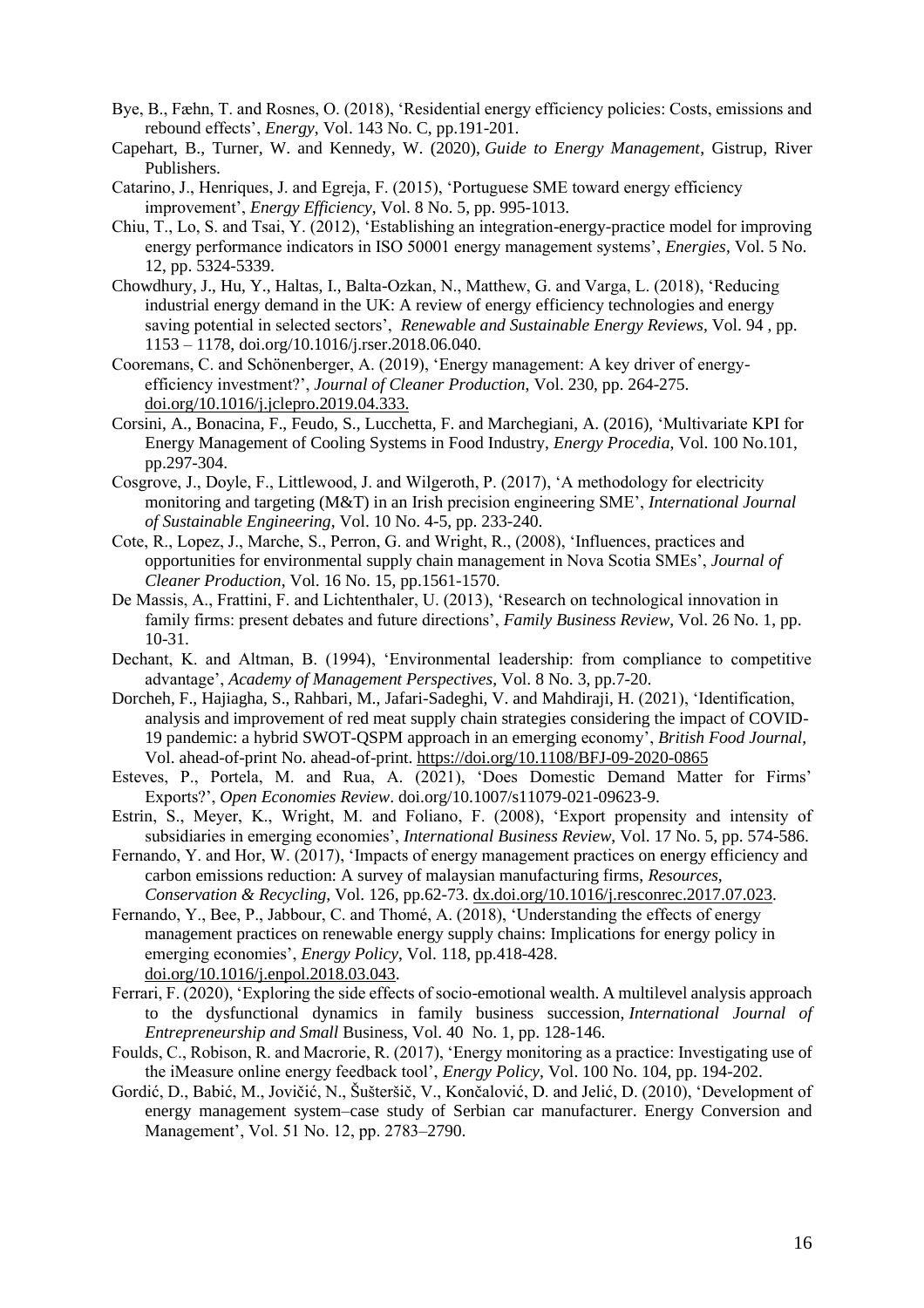- Gordić, D., Babić, M., Jovičić, N., Šušteršič, V., Končalović, D. and Jelić, D. (2010), 'Development of energy management system–Case study of Serbian car manufacturer', *Energy Conversion and Management*, Vol. 51 No. 12, pp.2783-2790.
- Haddoud, M., Onjewu, A. and Nowiński, W. (2021), 'Environmental commitment and innovation as catalysts for export performance in family firms', *Technological Forecasting & Social Change*. doi.org/10.1016/j.techfore.2021.121085.
- Hair, J., Matthews, L., Matthews, R. and Sarstedt, M. (2017), 'PLS-SEM or CB-SEM: updated guidelines on which method to use', *International Journal of Multivariate Data Analysis*, Vol. 1 No. 2, pp.107-123.
- Hair, J., Ringle, C. and Sarstedt, M. (2011), 'PLS-SEM: Indeed a Silver Bullet', *Journal of Marketing Theory and Practice*, Vol. 19 No. 2, pp. 139-152.
- Heilala, J., Klobut, K., Salonen, T., Järvinen, P. and Shemeikka, J. (2011), 'Energy Use Parameters for Energy Efficiency Enhancement in Discrete Manufacturing Process', *Intelligent Computation in Manufacturing Engineering*, pp. 1 – 5.
- Heiskanen, E., Matschoss, K., Laakso, S. and Apajalahti, E. (2019), A critical review of energy behaviour change: The influence of context, In Lopes, M., Antunes, C., Janda, K. (Eds.) '*Energy and Behaviour: Towards a Low Carbon Future*', pp. 391-417, Massachusetts, Academic Press.
- Hepbasli, A. and Ozalp, N. (2003), 'Development of energy efficiency and management implementation in the Turkish industrial sector', *Energy Conversion and Management*, Vol. 44 No. 2, pp. 231-249.
- Hong, G., Su, T., Lee, J., Hsu, T. and Chen, H. (2010), 'Energy conservation potential in Taiwanese textile industry', *Energy Policy*, Vol. 38 No. 11, pp. 7048-7053.
- IEA (2015), *Accelerating Energy Effciency in Small and Medium-sized Enterprises*, Paris, International Energy Agency.
- IEA (2017), *Setting Energy Efficiency Targets*, Paris, International Energy Agency.
- IEA (2021), *Turkey 2021 Energy Policy Review*, Paris, International Energy Agency.
- Irizar-Arrieta, A., Casado-Mansilla, D., Garaizar, P., López-de-Ipiña, D. and Retegi, A. (2020), 'User perspectives in the design of interactive everyday objects for sustainable behaviour', *International Journal of Human-Computer Studies*, 137, p.102393. doi.org/10.1016/j.ijhcs.2019.102393.
- Ito, K. and Pucik, V., (1993). R&D spending, domestic competition, and export performance of Japanese manufacturing firms. *Strategic Management Journal*, Vol. 14 No. 1, 61-75.
- Jafari-Sadeghi, V., Mahdiraji, H., Bresciani, S. and Pellicelli, A. (2021), 'Context-specific microfoundations and successful SME internationalisation in emerging markets: A mixed-method analysis of managerial resources and dynamic capabilities', *Journal of Business Research*, Vol. 134, 352-364. [https://doi.org/10.1016/j.jbusres.2021.05.027.](https://doi.org/10.1016/j.jbusres.2021.05.027)
- Jha, A. and Bose, I. (2020), 'Linking drivers and outcomes of innovation in IT firms: The role of partnerships', *Information Systems Frontiers*, pp. 1-15. [doi.org/10.1007/s10796-020-10061-0.](https://doi.org/10.1007/s10796-020-10061-0)
- Jovanović, B., Filipović, J. and Bakić, V. (2017). Energy management system implementation in Serbian manufacturing–Plan-Do-Check-Act cycle approach. *Journal of Cleaner Production*, Vol. 162, pp.1144-1156. [doi.org/10.1016/j.jclepro.2017.06.140.](https://doi.org/10.1016/j.jclepro.2017.06.140)
- Kannan, R. and Boie, W. (2003), 'Energy management practices in SME case study of a bakery in Germany', *Energy Conversion and Management*, Vol. 44 No. 6, pp. 945-959.
- Karadağ, H. (2016), 'The role of SMEs and entrepreneurship on economic growth in emerging economies within the post-crisis era: An analysis from Turkey', *Journal of Small Business and Entrepreneurship Development*, Vol. 4 No. 1, pp. 22-31.
- Kock, N. (2019), *WarpPLS User Manual: Version 7.0*, Texas, ScriptWarp Systems.
- Lawrence, A., Karlsson, M. and Thollander, P. (2018), 'Effects of firm characteristics and energy management for improving energy efficiency in the pulp and paper industry', *Energy*, Vol. 153, pp. 825-835. [doi.org/10.1016/j.energy.2018.04.092.](https://doi.org/10.1016/j.energy.2018.04.092)
- Lee, K. (2012), 'Carbon accounting for supply chain management in the automobile industry', *Journal of Cleaner Production*, Vol. 36, pp.83-93. doi.org/10.1016/j.jclepro.2012.02.023.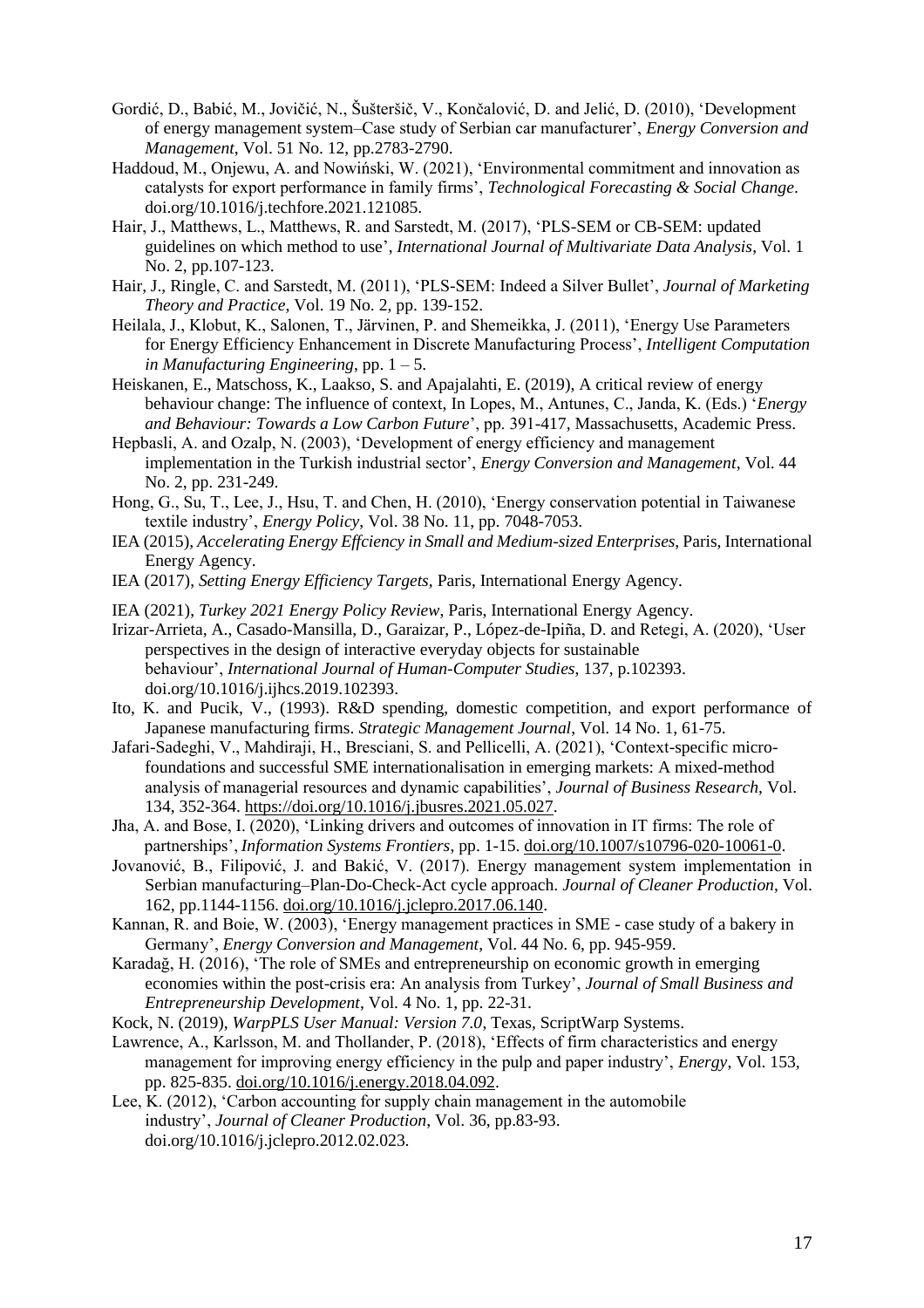- Lee, S., Teng, M., Fan, K., Yang, K. and Horng, R. (2011), 'Application of an energy management system in combination with FMCS to high energy consuming IT industries of Taiwan', *Energy Conversion and Management*, Vol. 52 No. 8-9, pp. 3060-3070.
- Lenz, J., [Kotschenreuther, J. and Westkaempera,](https://www.sciencedirect.com/science/article/pii/S2212827116313622#!) E. (2017), 'Energy Efficiency in Machine Tool Operation by Online Energy Monitoring Capturing and Analysis', *Procedia CIRP*, Vol. 61, pp. 365-369, pp. [doi.org/10.1016/j.procir.2016.11.202.](https://doi.org/10.1016/j.procir.2016.11.202)
- Liu, X., Liu, X., Luo, X., Fu, H., Wang, M. and Li, L. (2020). Impact of Different Policy Instruments on Diffusing Energy Consumption Monitoring Technology in Public Buildings: evidence from Xi'an, China. *Journal of Cleaner Production*, Vol. 251, p.119693. [doi.org/10.1016/j.jclepro.2019.119693.](https://doi.org/10.1016/j.jclepro.2019.119693)
- [Loo, R.](https://www.emerald.com/insight/search?q=Robert%20Loo) (2002), 'A caveat on using single‐item versus multiple‐item scales, *[Journal of Managerial](https://www.emerald.com/insight/publication/issn/0268-3946)  [Psychology](https://www.emerald.com/insight/publication/issn/0268-3946)*, Vol. 17 No. 1, pp. 68-75.
- Luthans, F. and Stewart, T. (1977), 'A general contingency theory of management', *Academy of Management Review*, Vol. 2 No. 2, pp. 181-195.
- Ma, C., Chen, M. and Hong, G. (2012), 'Energy conservation status in Taiwanese food industry', *Energy Policy*, Vol. 50 No. C, pp. 458-463.
- Maloni, M., Hiatt, M. and Astrachan, J. (2017), "Supply management and family business: A review and call for research", *Journal of Purchasing and Supply Management*, Vol. 23 No. 2, pp. 123- 136.
- Marcus, A. and Fremeth, A. (2009), 'Green Management Matters Regardless', *Academy of Management Perspectives*, Vol. 23, No. 3, pp. 17-26.
- Memili, E., Fang, H., Koc, B., Yildirim-Öktem, Ö. and Sonmez, S. (2018). Sustainability practices of family firms: The interplay between family ownership and long-term orientation. *Journal of Sustainable Tourism*, Vol. 26 No. 1, pp. 9-28.
- Mezias, S., Pant, I. and Abzug, R., 2020. Sustainability in Asia: Family Business at the Forefront. INSEAD Working Paper No. 2020/38/EFE. 10.2139/ssrn.3370819
- Michaelas, N., Chittenden. F. and Poutziouris P. (1998), 'A model of capital structure decision making in small firms', *Journal of Small Business and Enterprise Development*, Vol. 5 No. 3, pp. 246-60.
- Mokhtarzadeh, N., Mahdiraji, H., Jafarpanah, I., Jafari-Sadeghi, V. and Cardinali, S. (2020), 'Investigating the impact of networking capability on firm innovation performance: using the resource-action-performance framework', *Journal of Intellectual Capital*, Vol. 21 No. 6, pp. 1009 – 1034.
- Mokhtarzadeh, N., Mahdiraji, H., Jafarpanah, I., Jafari-Sadeghi, V. and Bresciani, S. (2021), 'Classification of inter-organizational knowledge mechanisms and their effects on networking capability: a multi-layer decision making approach', *Journal of Knowledge Management*, Vol. 25 No. 7, pp. 1665-1688.
- [Mokhtarzadeh, N.,](https://www.emerald.com/insight/search?q=Nima%20Garousi%20Mokhtarzadeh) [Mahdiraji, H.,](https://www.emerald.com/insight/search?q=Hannan%20Amoozad%20Mahdiraji) [Jafari-Sadeghi, V.,](https://www.emerald.com/insight/search?q=Vahid%20Jafari-Sadeghi) [Soltani, A.](https://www.emerald.com/insight/search?q=Arash%20Soltani) and [Kamardi, A.](https://www.emerald.com/insight/search?q=AliAsghar%20Abbasi%20Kamardi) (2020), 'A producttechnology portfolio alignment approach for food industry: a multi-criteria decision making with z-numbers', *[British Food Journal](https://www.emerald.com/insight/publication/issn/0007-070X)*, Vol. 122 No. 12, pp. 3947-3967.
- Monti, A. and Romera, B. (2020), 'Fifty shades of binding: appraising the enforcement toolkit for the EU's 2030 renewable energy targets, *Review of European, Comparative & International Environmental Law*, Vol. 29 No. 2, pp.221-231.
- Muller, D., Marechal, F., Wolewinski, T. and Roux, P. (2007), 'An energy management method for the food industry', *Applied Thermal Engineering*, Vol. 27 No. 16, 2677-2686.
- Nagesha, N. and Balachandra, P. (2006), 'Barriers to energy efficiency in small industry clusters: Multi-criteria-based prioritization using the analytic hierarchy process', *Energy*, Vol. 31 No. 12, pp. 1969 – 1983.
- Nieto, M., Santamaria, L. and Fernandez, Z. (2015), 'Understanding the innovation behaviour of family firms', *Journal of Small Business Management*, Vol. 53, No. 2, pp. 382-399.
- Önüt, S. and Soner, S. (2007), 'Analysis of energy use and efficiency in Turkish manufacturing sector SMEs', *Energy Conversion and Management*, Vol. 48 No. 2, pp. 384-394.
- Ozturk, S. and Akoglu, A. (2020), 'Assessment of local food use in the context of sustainable food: A research in food and beverage enterprises in Izmir, Turkey', *International Journal of Gastronomy and Food Science*, *20*, p.100194. [doi.org/10.1016/j.ijgfs.2020.100194.](https://doi.org/10.1016/j.ijgfs.2020.100194)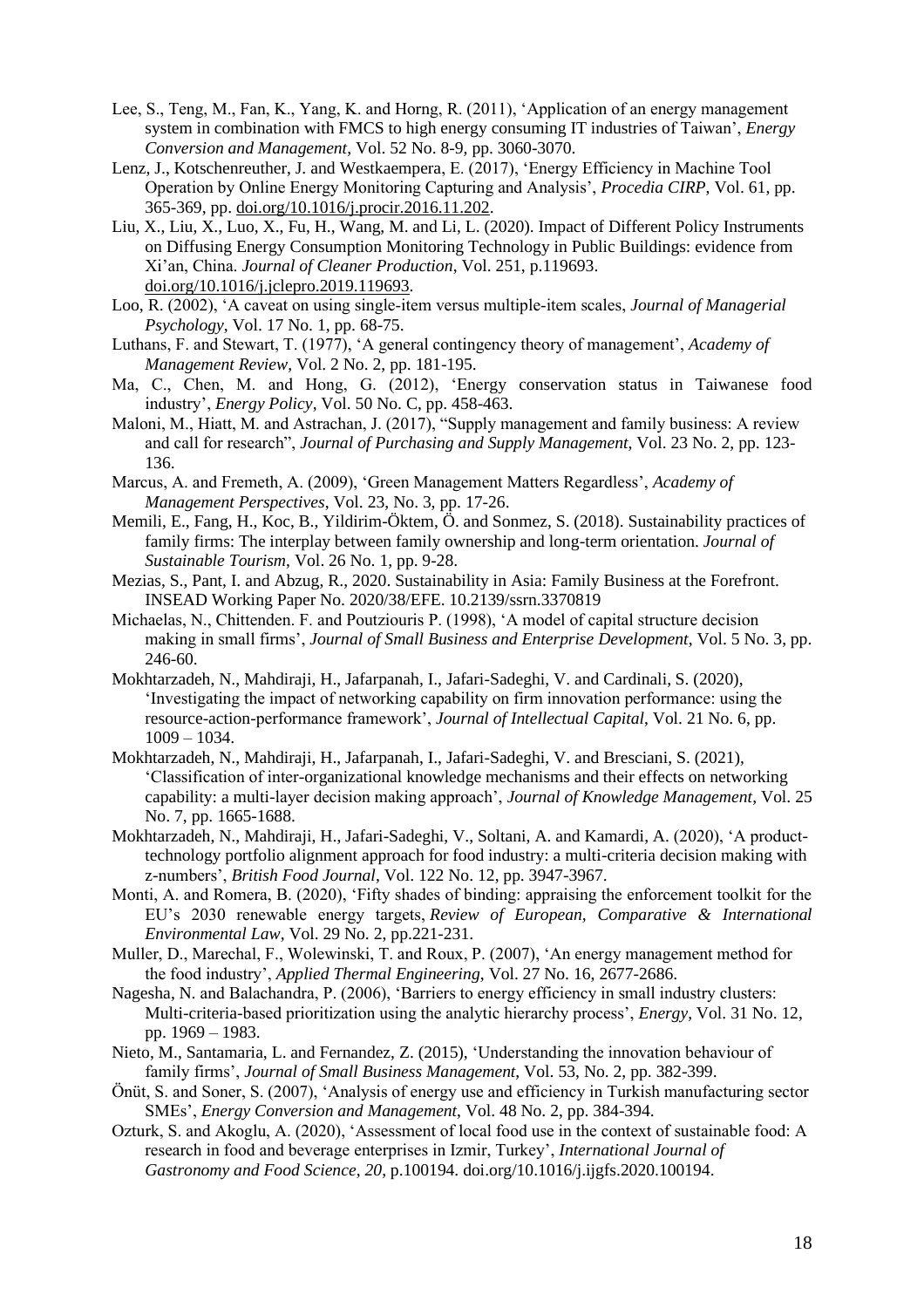- Öztürk, Y. (2021), *Food Production in Turkey and Opportunities for Swiss SMEs*, Zürich, Switzerland Global Enterprise.
- Palm, J. and Thollander, P. (2010), 'An interdisciplinary perspective on industrial energy efficiency, Applied Energy, Vol. 87 No. 10, pp. 3255-3261.
- Paton, J., Khatir, Z., Thompson, H., Kapur, N. and Toropov, V. (2013). Thermal energy management in the bread baking industry using a system modelling approach. *Applied Thermal Engineering*, Vol. 53 No. 2, pp. 340-347.
- Peng, Y. and Lin, S. (2008), 'Local responsiveness pressure, subsidiary resources, green management adoption and subsidiary's performance: Evidence from Taiwsanese manufacturers', *Journal of Business Ethics,* Vol. 79, No. 1-2, pp. 199-212.
- Price, L., Wang, X. and Yun, J. (2010), 'The challenge of reducing energy consumption of the Top-1000 largest industrial enterprises in China', *Energy Policy*, Vol. 38 No. 11, pp. 6485-6498.
- Raj, L. and Kirubakaran, V. (2021), 'Energy efficiency enhancement and climate change mitigations of SMEs through grid-interactive solar photovoltaic system', *International Journal of Photoenergy*, doi.org/10.1155/2021/6651717.
- Reuter, M., Patel, M. and Eichhammer, W. (2019), 'Applying ex post index decomposition analysis to final energy consumption for evaluating European energy efficiency policies and targets', *Energy Efficiency*, Vol. 12 No. 5, pp.1329-1357.
- Revell, A. and Blackburn, R. (2007), 'The business case for sustainability? An examination of small firms in the UK's construction and restaurant sectors', *Business Strategy and the Environment*, Vol. 16 No. 6, pp. 404-420.
- Rezaei, M., Jafari-Sadeghi, V., Cao, D. and Mahdiraji, H. (2021), 'Key indicators of ethical challenges in digital healthcare: A combined Delphi exploration and confirmative factor analysis approach with evidence from Khorasan province in Iran', *Technological Forecasting and Social Change*, Vol. 167 No. C, pp. 120724.
- Sajid, M., Muhammad, N., Zakaria, R., Shahbaz, A. and Nauman, A. (2020), 'Associated Factors of Cardiovascular Diseases in Pakistan: Assessment of Path Analyses Using Warp Partial Least Squares Estimation', *Pakistan Journal of Statistics and Operation Research*, Vol. 16 No. 2, pp. 265-277.
- Salomon, R. and Shaver, J. (2005), 'Export and domestic sales: Their interrelationship and determinants, *Strategic Management Journal*, Vol. 26 No. 9, pp. 855-871.
- Sánchez-Báez, E., Fernández-Serrano, J. and Romero, I. (2018), 'Personal values and entrepreneurial attitude as intellectual capital: impact on innovation in small enterprises', *Amfiteatru Economic*, Vol. 20 No. 49, pp.771-787.
- Sargent, T. (1993), '*Bounded rationality in macroeconomics: The Arne Ryde memorial lectures'*, Oxford, Oxford University Press.
- Schaltegger, S. and Csutora, M. (2012), 'Climate accounting and sustainability management', *Journal of Cleaner Production,* Vol. 36, pp.1-12. doi.org/10.1016/j.jclepro.2012.06.024.
- Schwepker, C. and Good, D. (2011), 'Moral judgment and its impact on business-to-business sales performance and customer relationships', *Journal of Business Ethics*, Vol. 98 No. 4, pp. 609-625.
- Selçuk, B. and Öztürk, M. (2021), The political economy of Turkey in the last two centuries. In The Routledge Handbook on Contemporary Turkey (pp. 269-281). Routledge.
- Śmiech, S. and Papież, M. (2014), 'Energy consumption and economic growth in the light of meeting the targets of energy policy in the EU: The bootstrap panel Granger causality approach', *Energy Policy*, Vol. 71, pp.118-129. [doi.org/10.1016/j.enpol.2014.04.005.](https://doi.org/10.1016/j.enpol.2014.04.005)
- Smyczek, S., Festa, G., Rossi, M. and Monge, F. (2019), 'Economic sustainability of wine tourism services and direct sales performance–emergent profiles from Italy, *British Food Journal*, Vol. 122 No. 5, pp.1519-1529.
- Štreimikienė, D. and Balezentis, T. (2016), Kaya identity for analysis of the main drivers of GHG emissions and feasibility to implement EU "20–20–20" targets in the Baltic States, *Renewable and Sustainable Energy Reviews*, Vol. 58 No. C, pp.1108-1113.
- Sun, S. and Anwar, S. (2016), 'Interrelationship among foreign presence, domestic sales and export intensity in Chinese manufacturing industries', *Applied Economics*, Vol. 48 No. 26, pp. 2443- 2453.